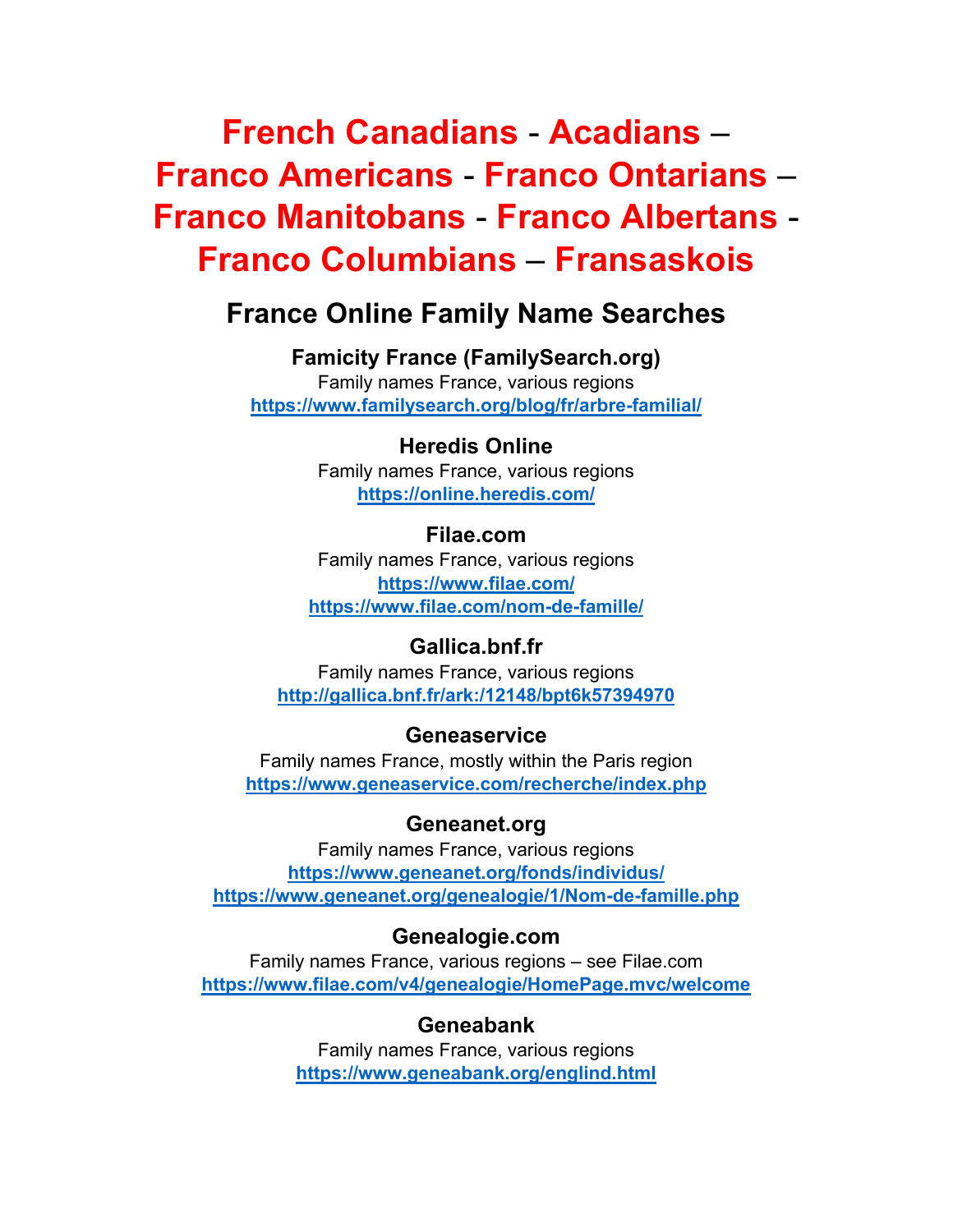# **FranceGenWeb.org**

Family names France, various regions **http://www.francegenweb.org/**

### **Bigenet.org**

Family names France, various regions **https://www.bigenet.org/liste\_eclair.php**

# **Ancestry.fr**

Family names France, region of Paris – see Ancestry.com **https://search.ancestry.com/Places/Europe/France/Default.aspx?category=**

**34**

# **FrancoGene.com**

Family names France, various regions **http://www.francogene.com/genealogie-quebec-genealogy/a999.php** 

# **Index général des patronymes**

Family names France, various regions **https://www.cegf.org/numeric/pages/index\_p/\_ind.htm**

# **Guide de généalogie**

Family names France, various regions **http://www.guide-genealogie.com/guide/noms\_famille.html**

# **Numeric - La numerithèque de la France Généalogique**

Family names France, various regions **https://www.cegf.org/numeric/pages/familles/\_fam.htm https://www.cegf.org/numeric/pages/familles/fam\_00.htm**

# **Lavoute.info**

Family names France, various regions **http://mapage.noos.fr/voute/debuter/patronymesenfrance.htm**

# **Nom de famille.eu**

Family names in Europe **http://www.nomdefamille.eu/**

### **Le Journal des Femmes**

Family names France, various regions **http://www.journaldesfemmes.com/nom-de-famille/noms/27/1/ain.shtml**

**Noms de famille**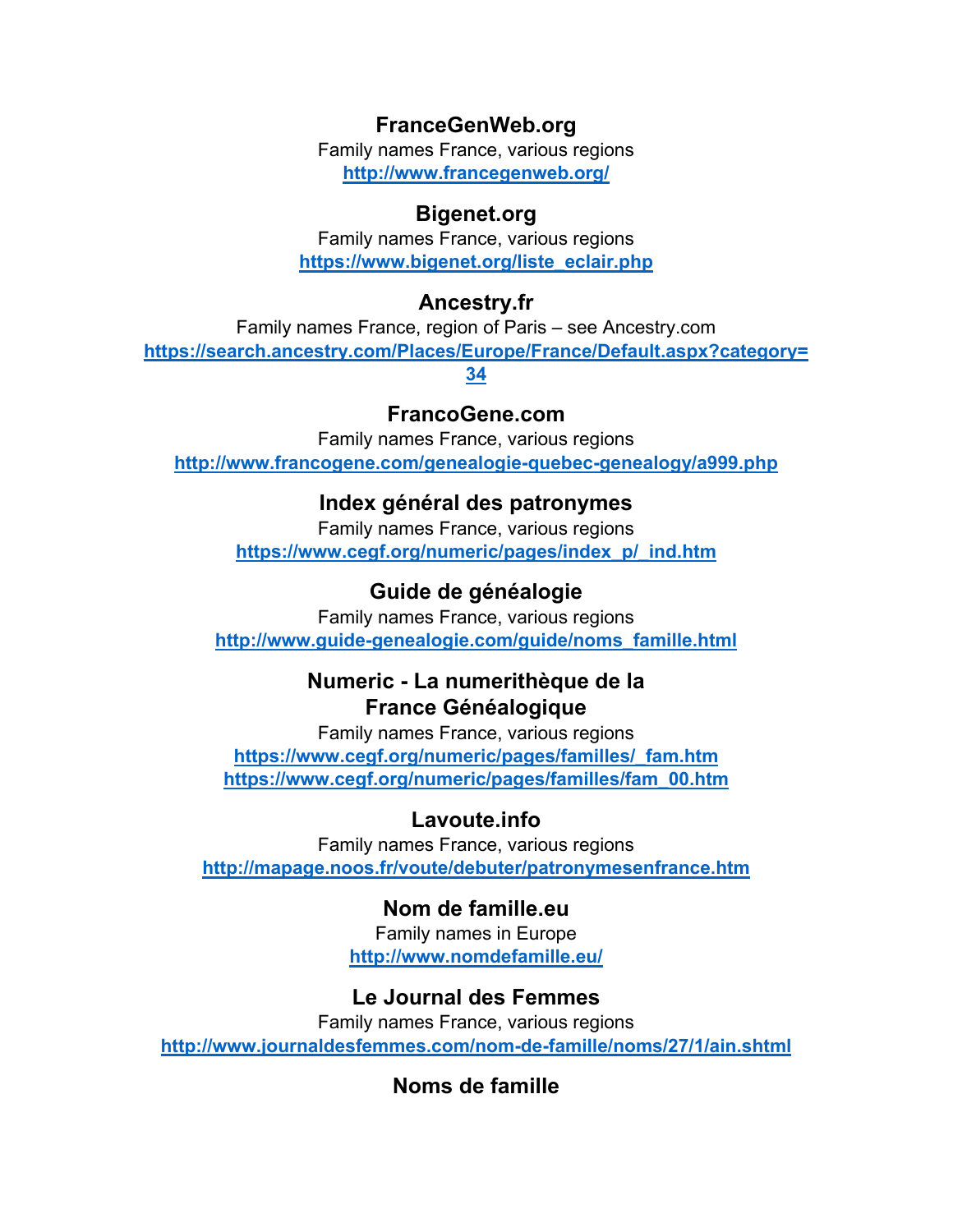Family names France, various regions **http://www.jeantosti.com/noms/g1.htm**

#### **Lexilogos**

Family names France, various regions **http://www.lexilogos.com/noms\_famille.htm**

**++++++++++++++++++++++++++++++++** 

# **Modern-day France**

**95 Départements** 

# **Online Family Name Searches**

**Ain**

(Ancient Bresse & Bugey & Pays de Gex & Dombes) (01)

Family names in the Ain region of France **http://www.journaldesfemmes.com/nom-de-famille/noms/27/1/ain.shtml https://www.filae.com/nom-de-famille/departement-Ain-01 http://www.fichierorigine.com/recherche?nom=&commune=&pays=Ain&ma riagerech=**

#### **Aisne**

(Ancient Île-de-France & Picardie)

(02)

Family names in the Aisne region of France **http://www.journaldesfemmes.com/nom-de-famille/noms/28/1/aisne.shtml https://www.filae.com/nom-de-famille/departement-Aisne-02 http://www.fichierorigine.com/recherche?nom=&commune=&pays=Aisne& mariagerech=**

#### **Allier**

(Ancient Bourbonnais)

$$
(03)
$$

Family names in the Allier region of France

**http://www.journaldesfemmes.com/nom-de-famille/noms/29/1/allier.shtml https://www.filae.com/nom-de-famille/departement-Allier-03 http://www.fichierorigine.com/recherche?nom=&commune=&pays=Allier&**

#### **mariagerech=**

#### **Alpes-de-Haute-Provence**

(Ancient Provence) (04)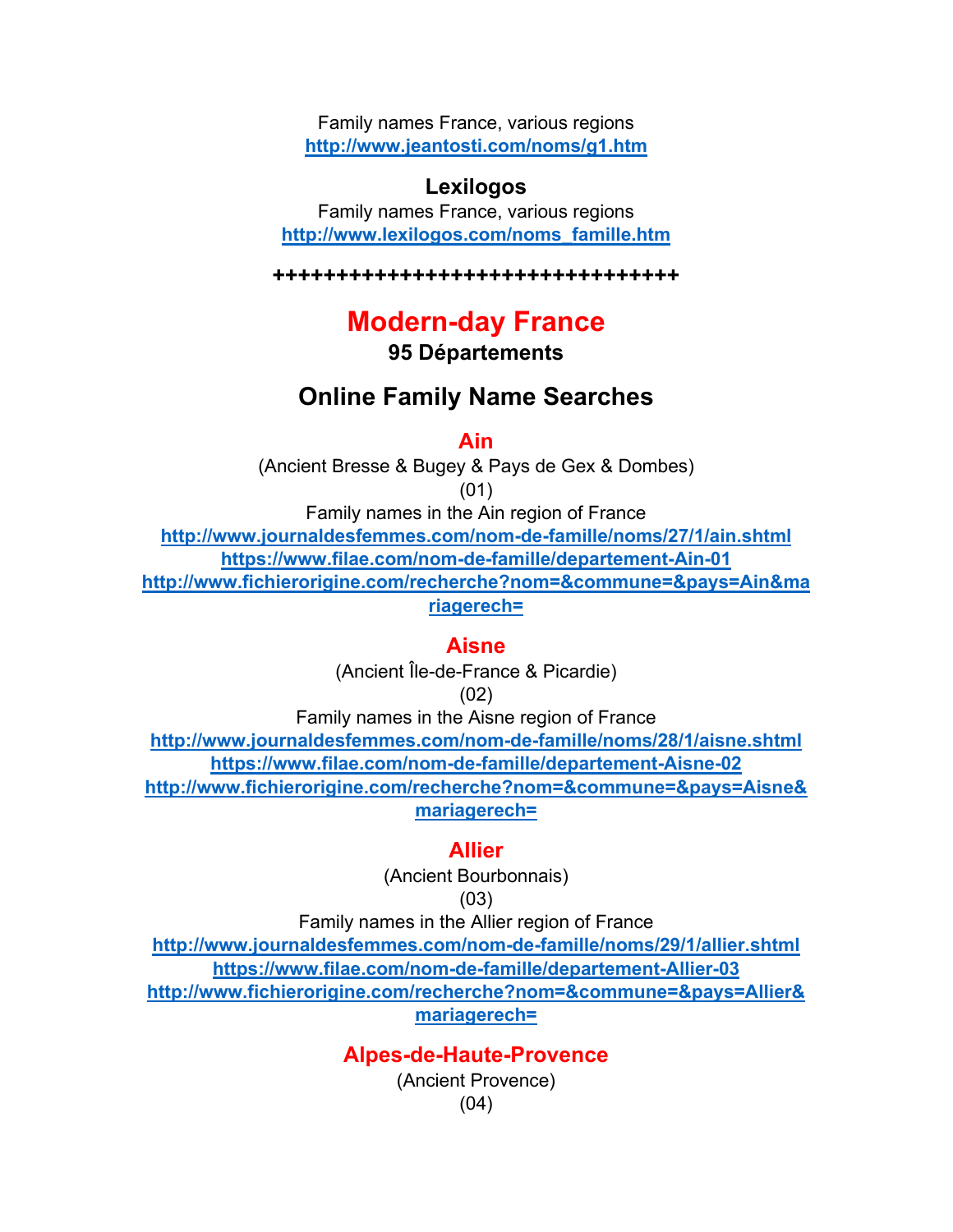Family names in the Alpes-de-Haute-Provence region of France **http://www.journaldesfemmes.com/nom-de-famille/noms/30/1/alpes-de-**

**haute-provence.shtml**

**https://www.filae.com/nom-de-famille/departement-Alpes-de-Haute-**

**Provence-04**

**http://www.fichierorigine.com/recherche?nom=&commune=&pays=Alpesde-Haute-Provence&mariagerech=**

### **Hautes-Alpes**

(Ancient Dauphiné & Provence)

(05)

Family names in the Hautes-Alpes region of France

**http://www.journaldesfemmes.com/nom-de-famille/noms/31/1/hautes-**

**alpes.shtml**

**https://www.filae.com/nom-de-famille/departement-Hautes-Alpes-05 http://www.fichierorigine.com/recherche?nom=&commune=&pays=Hautes-Alpes&mariagerech=**

# **Alpes-Maritimes**

(Ancient Nice & Provence)

(06)

Family names in the Alpes-Maritimes region of France

**http://www.journaldesfemmes.com/nom-de-famille/noms/32/1/alpes-**

**maritimes.shtml**

**https://www.filae.com/nom-de-famille/departement-Alpes-Maritimes-06 http://www.fichierorigine.com/recherche?nom=&commune=&pays=Alpes-Maritimes&mariagerech=**

# **Ardèche**

(Ancient Vivarais)

(07)

Family names in the Ardèche region of France **http://www.journaldesfemmes.com/nom-defamille/noms/33/1/ardeche.shtml**

**https://www.filae.com/nom-de-famille/departement-Ardeche-07 http://www.fichierorigine.com/recherche?nom=&commune=&pays=Ard%C3 %A8che&mariagerech=**

# **Ardennes**

(Ancient Lorraine & Hainaut & Champagne) (08) Family names in the Ardennes region of France **http://www.journaldesfemmes.com/nom-defamille/noms/34/1/ardennes.shtml**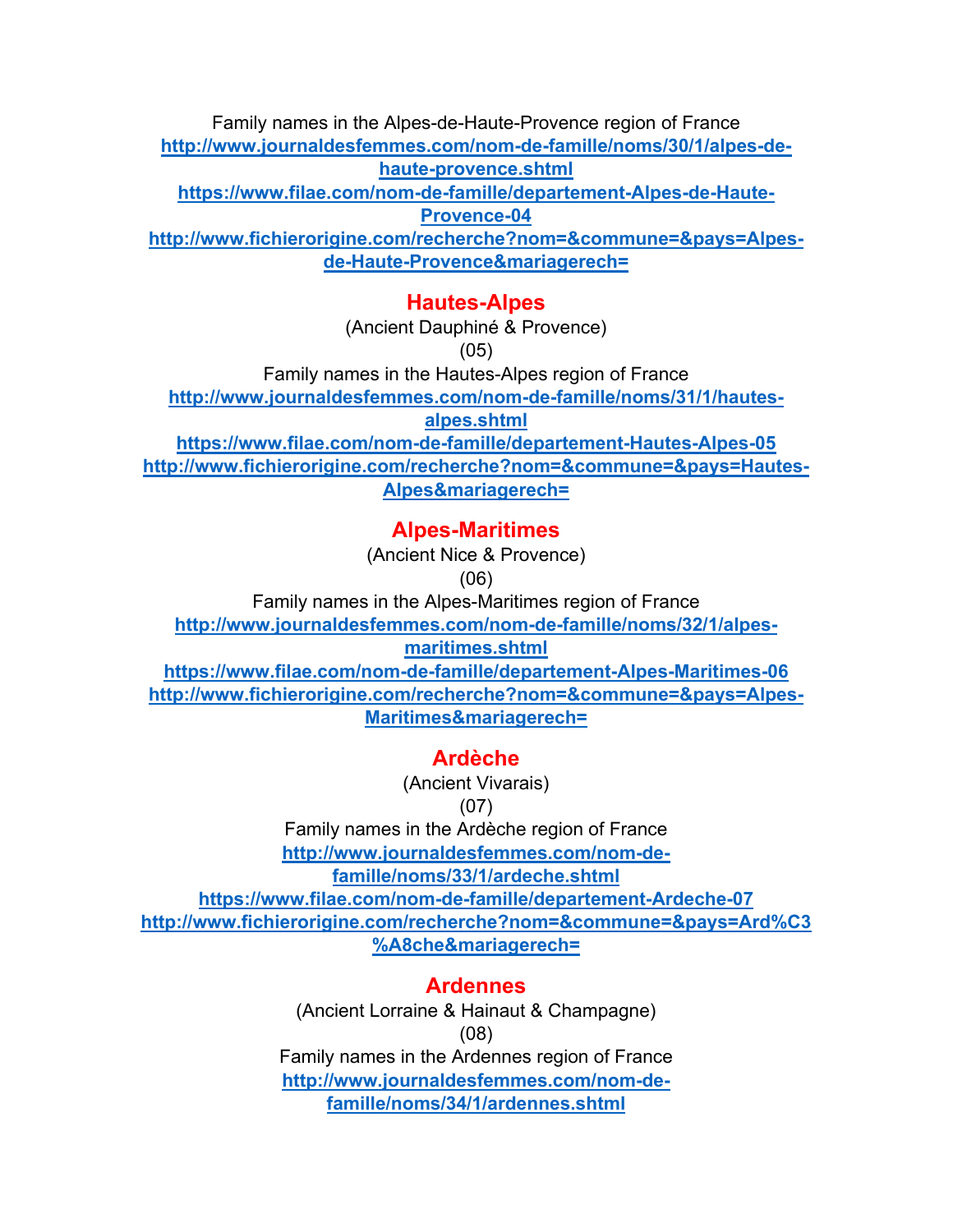#### **https://www.filae.com/nom-de-famille/departement-Ardennes-08 http://www.fichierorigine.com/recherche?nom=&commune=&pays=Ardenn es&mariagerech=**

### **Ariège**

(Ancient Couserans & Comté de Foix) (09)

Family names in the Ariège region of France

**http://www.journaldesfemmes.com/nom-de-famille/noms/35/1/ariege.shtml https://www.filae.com/nom-de-famille/departement-Ariege-09 http://www.fichierorigine.com/recherche?nom=&commune=&pays=Ari%C3 %A8ge&mariagerech=**

### **Aube**

(Ancient Champagne) (10)

Family names in the Aube region of France **http://www.journaldesfemmes.com/nom-de-famille/noms/36/1/aube.shtml https://www.filae.com/nom-de-famille/departement-Aube-10 http://www.fichierorigine.com/recherche?nom=&commune=&pays=Aube& mariagerech=**

### **Aude**

(Ancient Languedoc) (11)

Family names in the Aude region of France **http://www.journaldesfemmes.com/nom-de-famille/noms/37/1/aude.shtml https://www.filae.com/nom-de-famille/departement-Aude-11 http://www.fichierorigine.com/recherche?nom=&commune=&pays=Aude& mariagerech=**

### **Aveyron**

(Ancient Rouergue) (12)

Family names in the Aveyron region of France **http://www.journaldesfemmes.com/nom-de-famille/noms/37/1/aude.shtml https://www.filae.com/nom-de-famille/departement-Aveyron-12 http://www.fichierorigine.com/recherche?nom=&commune=&pays=Aveyro n&mariagerech=**

# **Bouches-du-Rhône**

(Ancient Basse-Provence) (13) Family names in the Bouches-du-Rhône region of France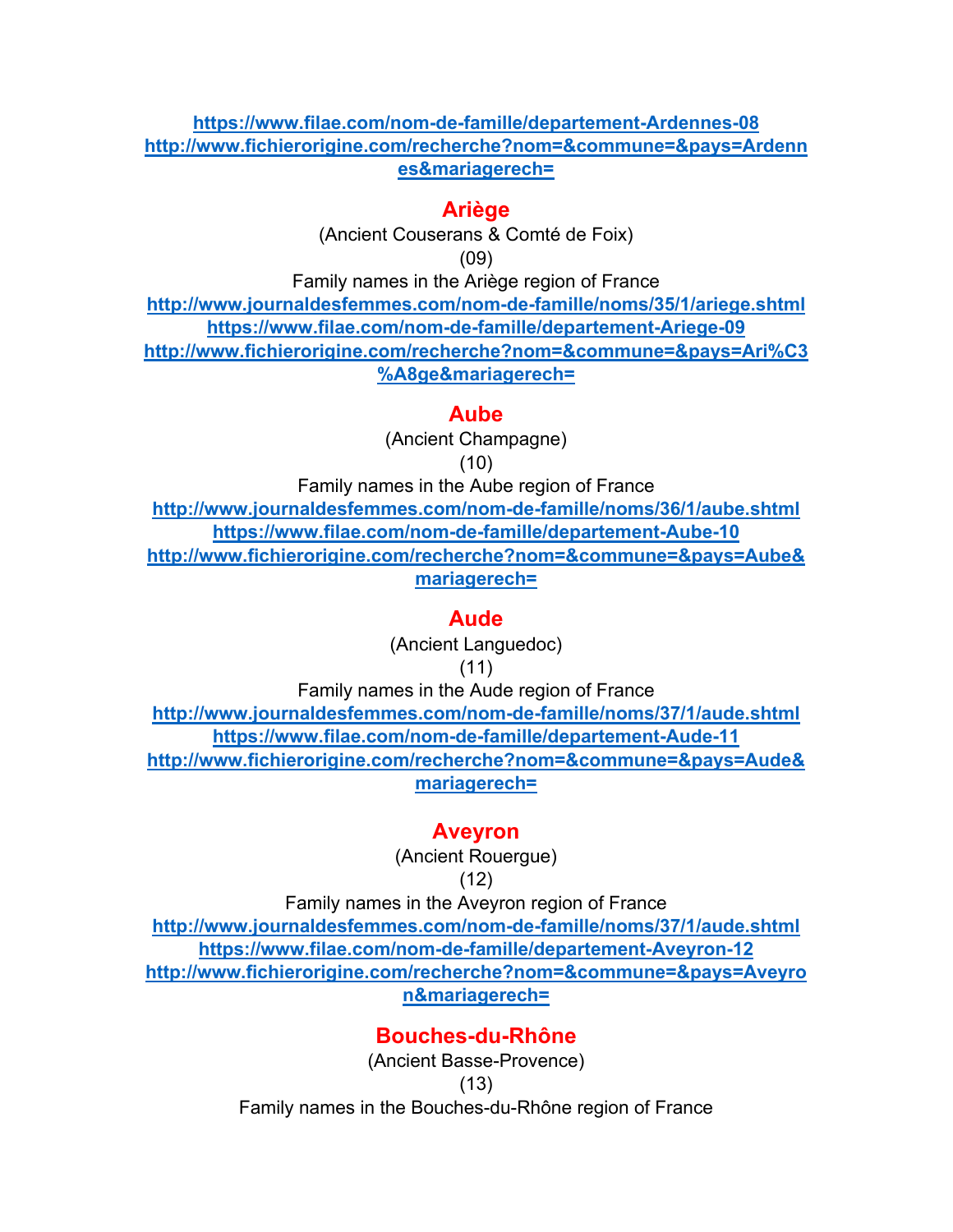**http://www.journaldesfemmes.com/nom-de-famille/noms/39/1/bouches-durhone.shtml**

**https://www.filae.com/nom-de-famille/departement-Bouches-du-Rhone-13 http://www.fichierorigine.com/recherche?nom=&commune=Marseille&pays =&mariagerech=**

### **Calvados**

(Ancient Normandie)

(14)

Family names in the Calvados region of France **http://www.journaldesfemmes.com/nom-defamille/noms/40/1/calvados.shtml**

**https://www.filae.com/nom-de-famille/departement-Calvados-14**

**http://www.fichierorigine.com/recherche?nom=&commune=&pays=Calvado**

**s&mariagerech=**

### **Cantal**

(Ancient Auvergne)

(15)

Family names in the Cantal region of France

**http://www.journaldesfemmes.com/nom-de-famille/noms-les-plus-portes-**

**par-departement/**

**https://www.filae.com/nom-de-famille/departement-Cantal-15**

**http://www.fichierorigine.com/recherche?nom=&commune=&pays=Cantal& mariagerech=**

### **Charente**

(Ancient Angoumois & Saintonge & Poitou & Marche)

(16)

Family names in the Charente region of France

**http://www.journaldesfemmes.com/nom-de-**

**famille/noms/42/1/charente.shtml**

**https://www.filae.com/nom-de-famille/departement-Charente-16 http://www.fichierorigine.com/recherche?nom=&commune=&pays=Charent e&mariagerech=**

**Charente-Maritime**

(Ancient Aunis & Saintonge & Poitou)

(17)

Family names in the Charente-Maritime region of France

**http://www.journaldesfemmes.com/nom-de-famille/noms/43/1/charente-**

**maritime.shtml**

**https://www.filae.com/nom-de-famille/departement-Charente-Maritime-17**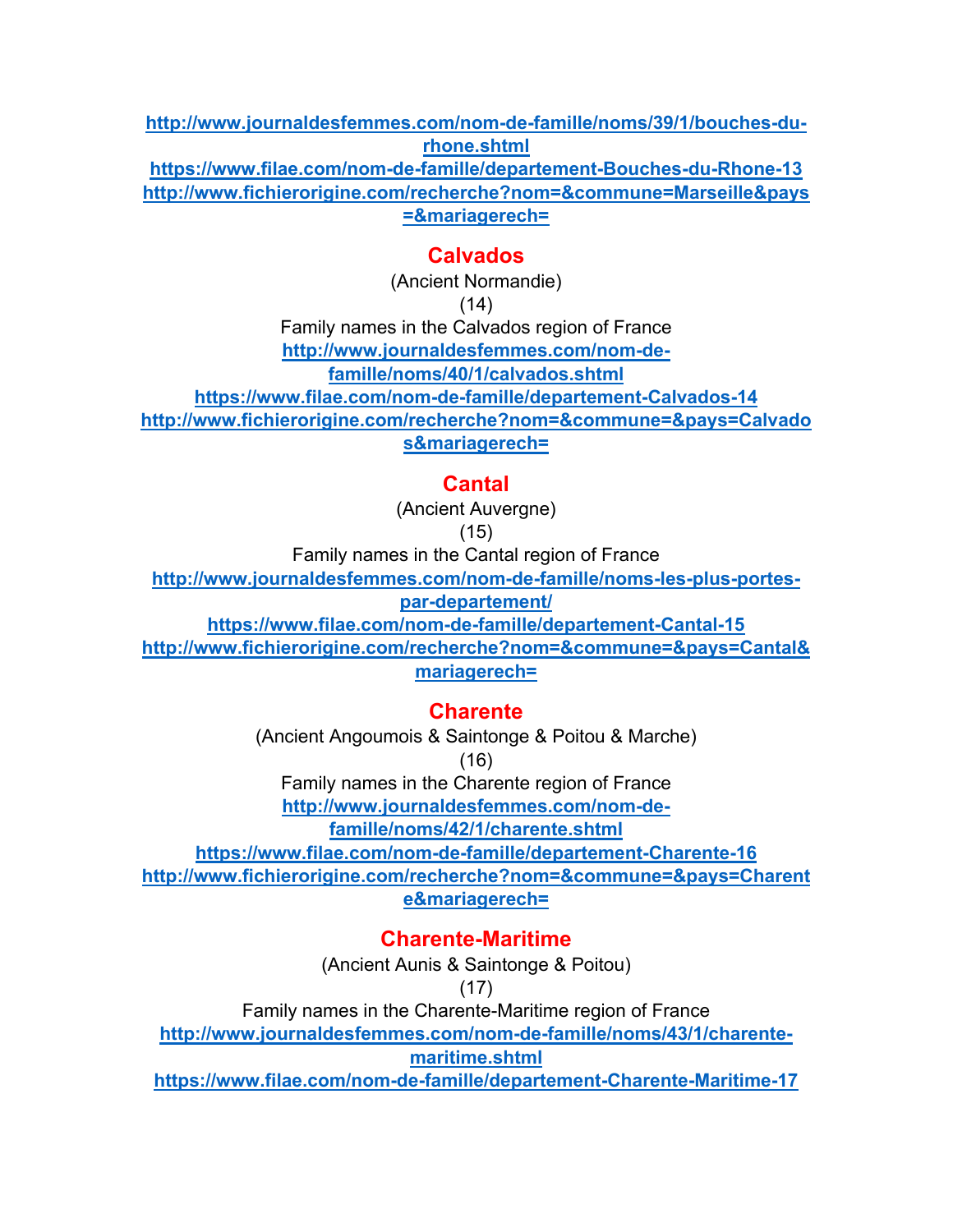#### **http://www.fichierorigine.com/recherche?nom=&commune=&pays=Charent e-Maritime&mariagerech=**

#### **Cher**

(Ancient Berry & Bourbonnais) (18)

Family names in the Cher region of France

**http://www.journaldesfemmes.com/nom-de-famille/noms/44/1/cher.shtml https://www.filae.com/nom-de-famille/departement-Cher-18 http://www.fichierorigine.com/recherche?nom=&commune=&pays=Cher&m ariagerech=**

#### **Corrèze**

(Ancient Limousin)

(19)

Family names in the Corrèze region of France

**http://www.journaldesfemmes.com/nom-de-famille/noms/45/1/correze.shtml https://www.filae.com/nom-de-famille/departement-Correze-19 http://www.fichierorigine.com/recherche?nom=&commune=&pays=Corr%C 3%A8ze&mariagerech=**

#### **Corse**

(Ancient Corse)

#### (20)

Family names in the Corse region of France **http://www.journaldesfemmes.com/nom-de-famille/noms/46/1/corse.shtml**

**https://www.filae.com/nom-de-famille/departement-Corse-20**

# **Côte-d'Or**

(Ancient Bourgogne)

#### (21)

Family names in the Côte-d'Or region of France

**http://www.journaldesfemmes.com/nom-de-famille/noms/47/1/cote-**

### **d\_or.shtml**

**https://www.filae.com/nom-de-famille/departement-Cote-d-Or-21 http://www.fichierorigine.com/recherche?nom=&commune=&pays=C%C3% B4te-d%27Or&mariagerech=**

# **Côtes-d'Armor**

(Ancient Bretagne)

#### (22)

Family names in the Côtes-d'Armor region of France **http://www.journaldesfemmes.com/nom-de-famille/noms/48/1/cotesd\_armor.shtml**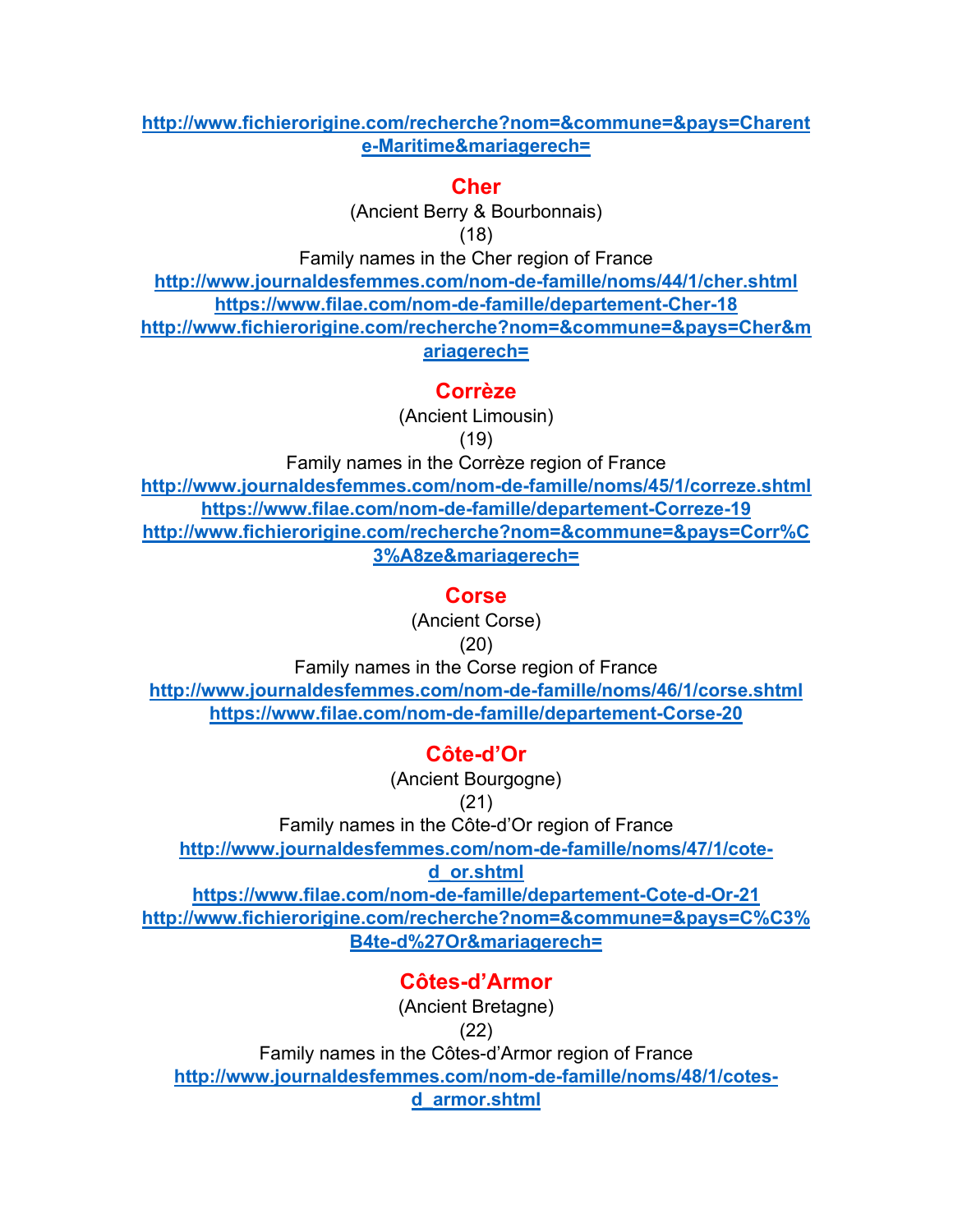#### **https://www.filae.com/nom-de-famille/departement-Cote-d-Armor-22 http://www.fichierorigine.com/recherche?nom=&commune=&pays=C%C3% B4tes-d%27Armor&mariagerech=**

### **Creuse**

(Ancient Haute Marche & Poitou & Bourbonnais & Limousin & Berry) (23)

Family names in the Creuse region of France

**http://www.journaldesfemmes.com/nom-de-famille/noms/49/1/creuse.shtml https://www.filae.com/nom-de-famille/departement-Creuse-23 http://www.fichierorigine.com/recherche?nom=&commune=&pays=Creuse &mariagerech=**

**Dordogne**

(Ancient Périgord & Limousin & Angoumois & Saintonge) (24)

Family names in the Dordogne region of France **http://www.journaldesfemmes.com/nom-de-**

**famille/noms/50/1/dordogne.shtml**

**https://www.filae.com/nom-de-famille/departement-Dordogne-24 http://www.fichierorigine.com/recherche?nom=&commune=&pays=Dordog ne&mariagerech=**

#### **Doubs**

(Ancient Franche-Comté)

(25)

Family names in the Doubs region of France **http://www.journaldesfemmes.com/nom-de-famille/noms/51/1/doubs.shtml https://www.filae.com/nom-de-famille/departement-Doubs-25 http://www.fichierorigine.com/recherche?nom=&commune=&pays=Doubs& mariagerech=**

#### **Drôme**

(Ancient Dauphiné & Provence & Comtat Venaissin)

(26)

Family names in the Drôme region of France **http://www.journaldesfemmes.com/nom-de-famille/noms/52/1/drome.shtml https://www.filae.com/nom-de-famille/departement-Drome-26 http://www.fichierorigine.com/recherche?nom=&commune=&pays=Dr%C3 %B4me&mariagerech=**

> **Eure** (Ancient Normandie) (27)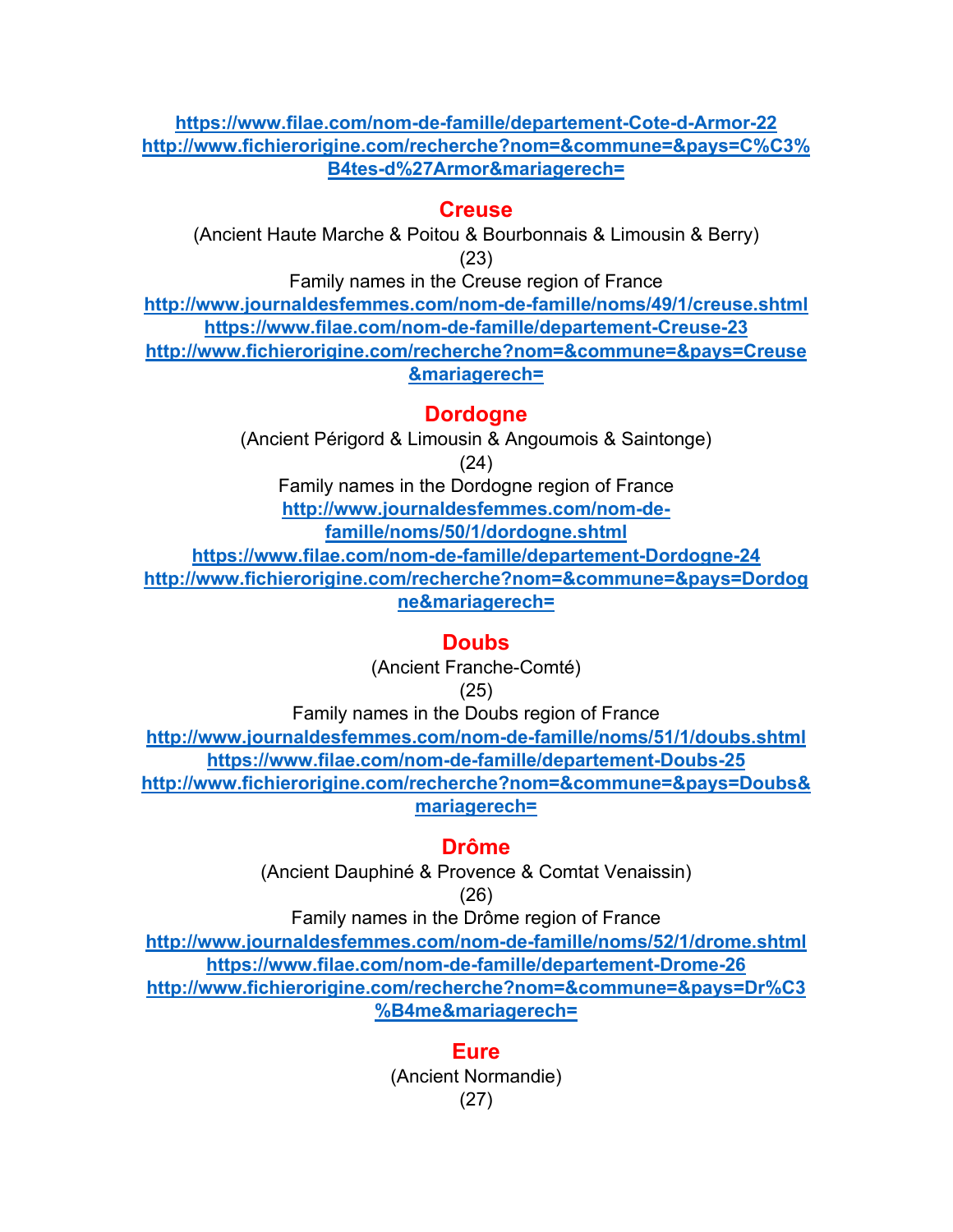Family names in the Eure region of France

**http://www.journaldesfemmes.com/nom-de-famille/noms/53/1/eure.shtml https://www.filae.com/nom-de-famille/departement-Eure-27 http://www.fichierorigine.com/recherche?nom=&commune=&pays=Eure&m ariagerech=**

#### **Eure-et-Loir**

(Ancient Orléanais & Normandie & Île-de-France) (28)

Family names in the Eure-et-Loir region of France

**http://www.journaldesfemmes.com/nom-de-famille/noms/54/1/eure-et-**

**loir.shtml**

**https://www.filae.com/nom-de-famille/departement-Eure-et-Loir-28 http://www.fichierorigine.com/recherche?nom=&commune=&pays=Eure-et-Loir&mariagerech=**

# **Finistère**

(Ancient Bretagne)

(29)

Family names in the Finistère region of France

**http://www.journaldesfemmes.com/nom-de-**

**famille/noms/55/1/finistere.shtml**

**https://www.filae.com/nom-de-famille/departement-Finistere-29 http://www.fichierorigine.com/recherche?nom=&commune=&pays=Finist% C3%A8re&mariagerech=**

# **Gard**

(Ancient Languedoc) (30)

Family names in the Gard region of France

**http://www.journaldesfemmes.com/nom-de-famille/noms/56/1/gard.shtml https://www.filae.com/nom-de-famille/departement-Gard-30 http://www.fichierorigine.com/recherche?nom=&commune=&pays=Gard&m ariagerech=**

# **Haute Garonne**

(Ancient Languedoc)

### (31)

Family names in the Haute Garonne region of France

**http://www.journaldesfemmes.com/nom-de-famille/noms/57/1/haute-**

### **garonne.shtml**

**https://www.filae.com/nom-de-famille/departement-Haute-Garonne-31 http://www.fichierorigine.com/recherche?nom=&commune=&pays=Haute-Garonne&mariagerech=**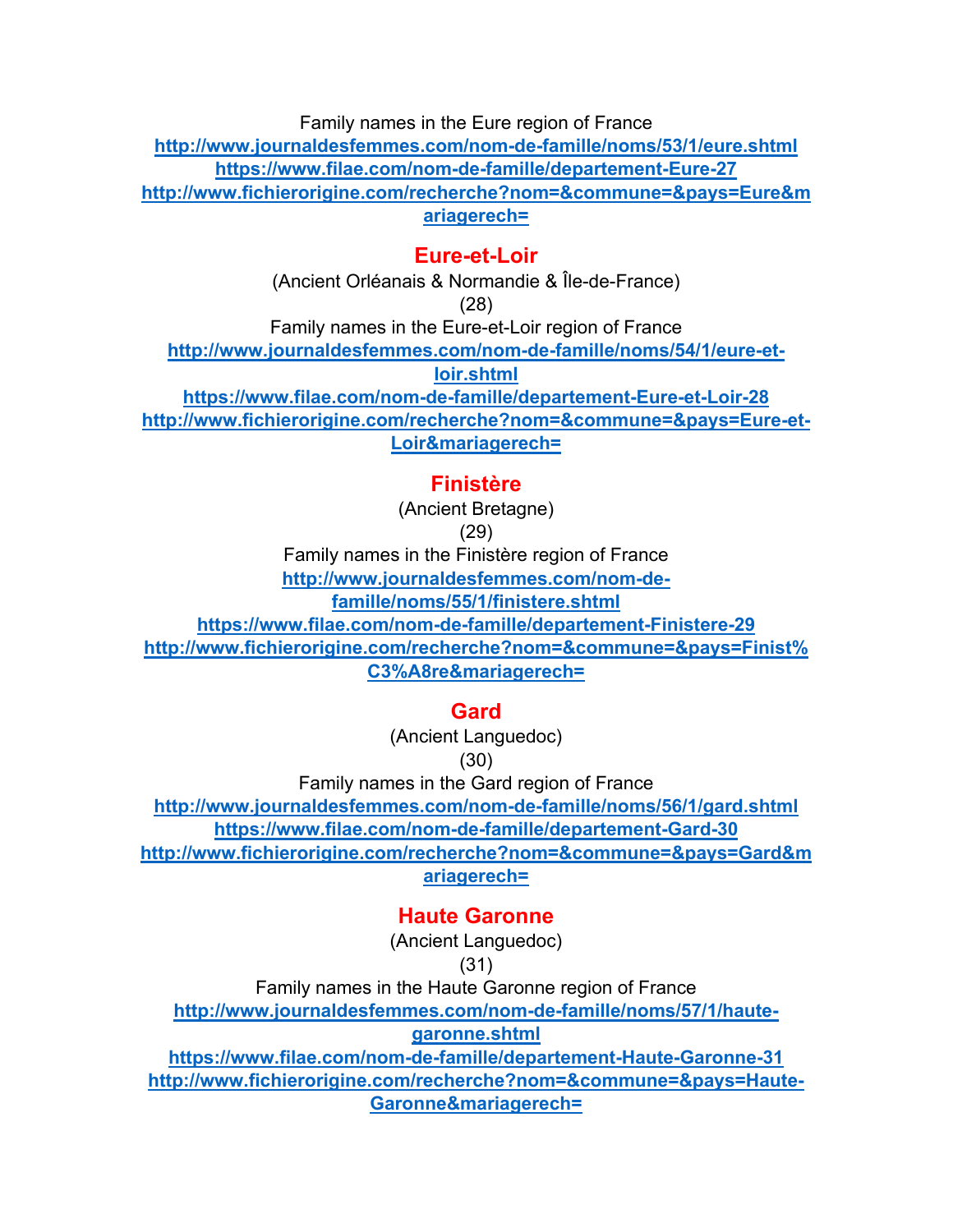#### **Gers**

(Ancient Gascogne)

(32)

Family names in the Gers region of France

**http://www.journaldesfemmes.com/nom-de-famille/noms/58/1/gers.shtml https://www.filae.com/nom-de-famille/departement-Gers-32**

**http://www.fichierorigine.com/recherche?nom=&commune=&pays=Gers&m ariagerech=**

# **Gironde**

(Ancient Guyenne)

(33)

Family names in the Gironde region of France **http://www.journaldesfemmes.com/nom-defamille/noms/59/1/gironde.shtml https://www.filae.com/nom-de-famille/departement-Gironde-33 http://www.fichierorigine.com/recherche?nom=&commune=&pays=Gironde &mariagerech=**

# **Hérault**

(Ancient Languedioc)

(34)

Family names in the Hérault region of France

**http://www.journaldesfemmes.com/nom-de-famille/noms/60/1/herault.shtml https://www.filae.com/nom-de-famille/departement-Herault-34 http://www.fichierorigine.com/recherche?nom=&commune=&pays=H%C3% A9rault&mariagerech=**

**Ille-et-Vilaine** 

(Ancient Brertagne)

#### (35)

Famiily names in the Ille-et-Villaine region of France **http://www.journaldesfemmes.com/nom-de-famille/noms/61/1/ille-et-**

#### **vilaine.shtml**

**https://www.filae.com/nom-de-famille/departement-Ille-et-Vilaine-35 http://www.fichierorigine.com/recherche?nom=&commune=&pays=Ille-et-Vilaine&mariagerech=**

### **Indre**

**(**Ancient Berry, Orléanais, Marche, Touraine, Poitou) (36)

Family names in the Indre region of France

**http://www.journaldesfemmes.com/nom-de-famille/noms/62/1/indre.shtml**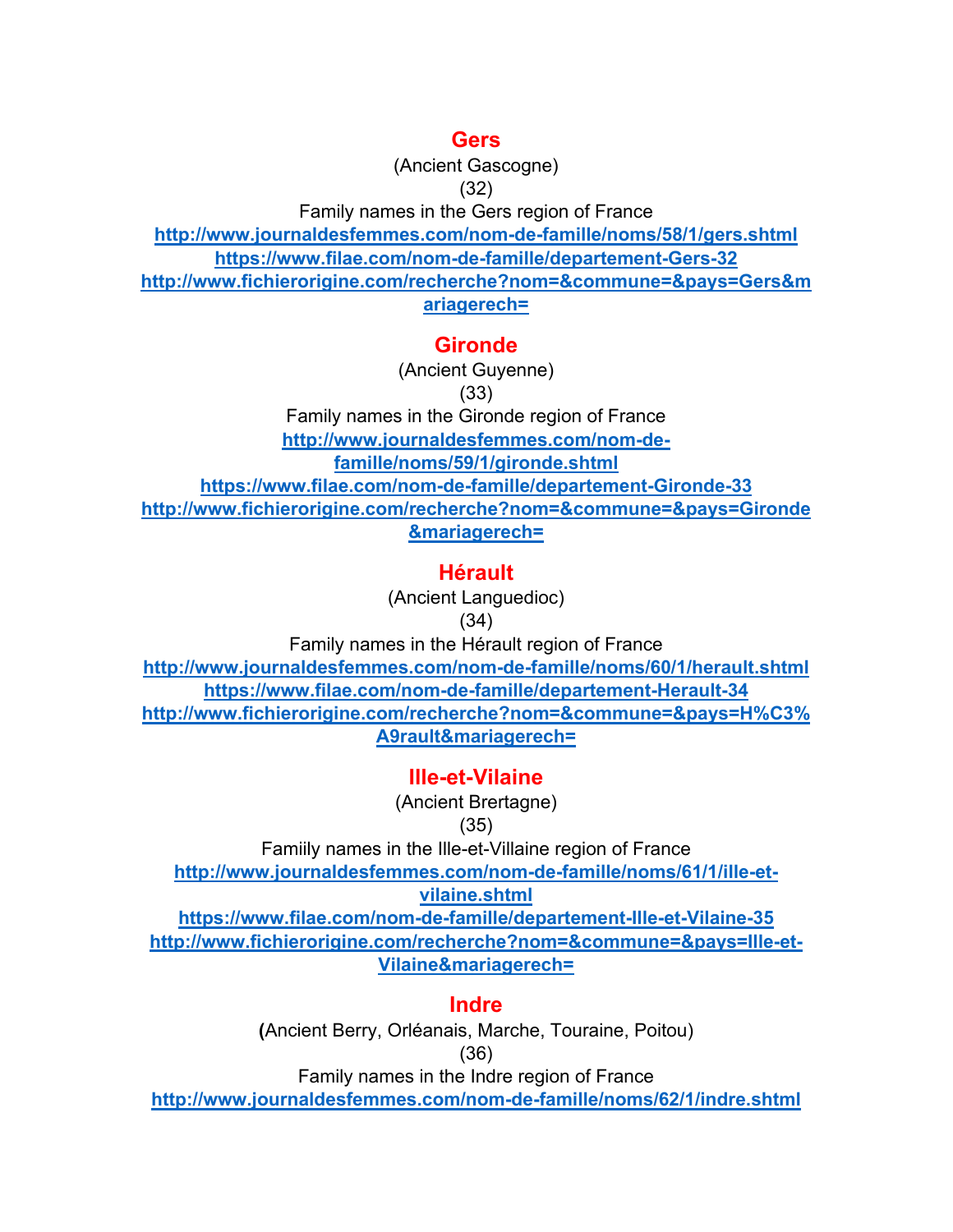#### **https://www.filae.com/nom-de-famille/departement-Indre-36 http://www.fichierorigine.com/recherche?nom=&commune=&pays=Indre& mariagerech=**

#### **Indre-et-Loire**

(Ancient Touraine, Anjou, Poitou, Orléanais) (37)

Family names in the Indre-et-Loire region of France

**http://www.journaldesfemmes.com/nom-de-famille/noms/63/1/indre-etloire.shtml https://www.filae.com/nom-de-famille/departement-Indre-et-Loire-37 http://www.fichierorigine.com/recherche?nom=&commune=&pays=Indre-**

**et-Loire&mariagerech=**

#### **Isère**

(Ancient Dauphiné) (38)

Family names in the Isère region of France **http://www.journaldesfemmes.com/nom-de-famille/noms/64/1/isere.shtml https://www.filae.com/nom-de-famille/departement-Isere-38 http://www.fichierorigine.com/recherche?nom=&commune=&pays=Is%C3% A8re&mariagerech=**

#### **Jura**

(Ancient Franche-Comté)

(39)

Family names in the Jura region of France **http://www.journaldesfemmes.com/nom-de-famille/noms/65/1/jura.shtml https://www.filae.com/nom-de-famille/departement-Jura-39 http://www.fichierorigine.com/recherche?nom=&commune=&pays=Jura&m ariagerech=**

#### **Landes**

(Ancient Gascogne)

$$
(40)
$$

Family names in the Landes region of France **http://www.journaldesfemmes.com/nom-de-famille/noms/66/1/landes.shtml https://www.filae.com/nom-de-famille/departement-Landes-40 http://www.fichierorigine.com/recherche?nom=&commune=&pays=Landes &mariagerech=**

> **Loir-et-Cher** (Ancient Touraine & Orléanais) (41)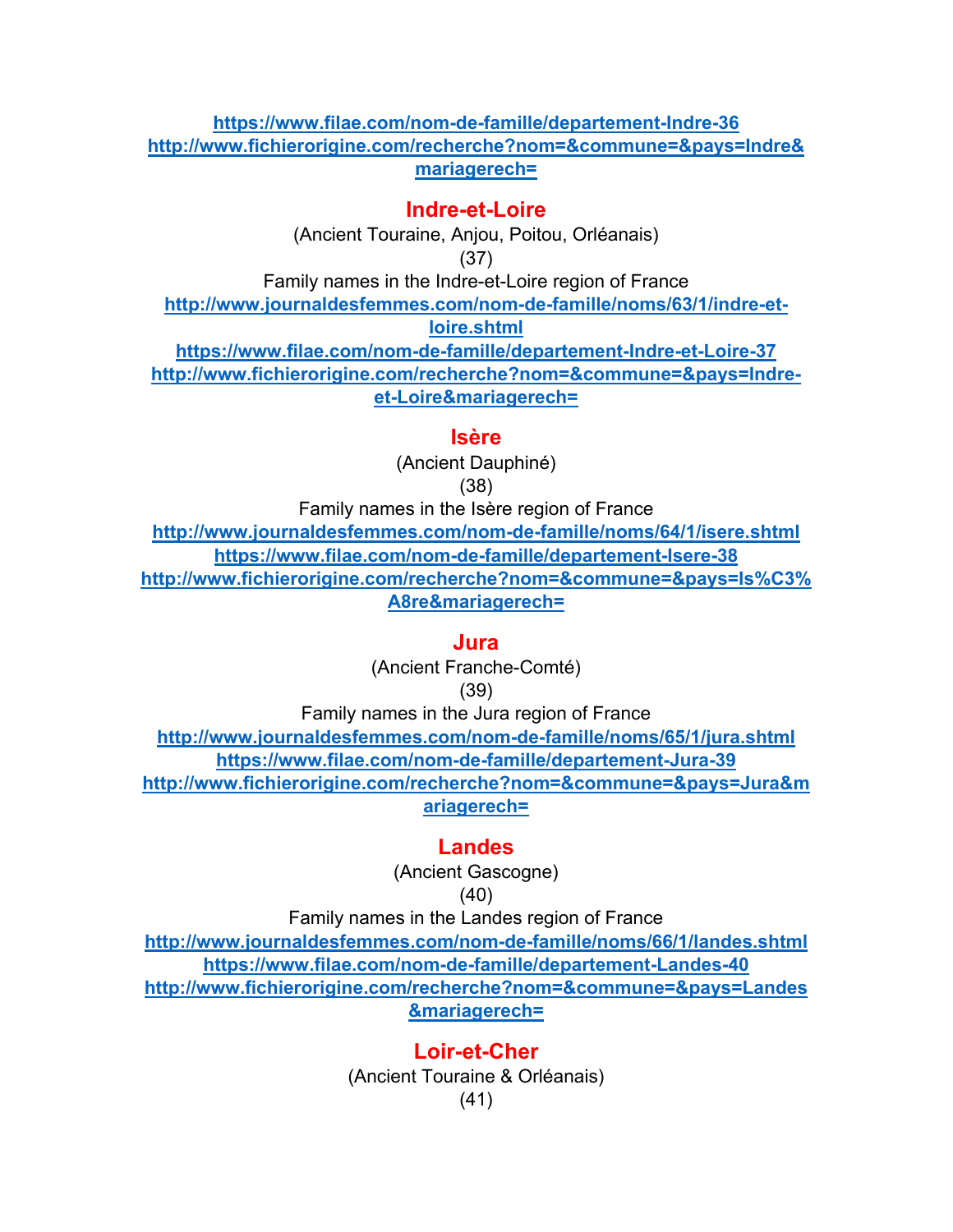Family names in the Loir-et-Cher region of France **http://www.journaldesfemmes.com/nom-de-famille/noms/67/1/loir-etcher.shtml**

**https://www.filae.com/nom-de-famille/departement-Loir-et-Cher-41 http://www.fichierorigine.com/recherche?nom=&commune=&pays=Loir-et-Cher&mariagerech=**

#### **Loire**

(Ancient Forez & Beaujolais & Lyonnais)

(42)

Family names in the Loire region of France

**http://www.journaldesfemmes.com/nom-de-famille/noms/68/1/loire.shtml**

**https://www.filae.com/nom-de-famille/departement-Loire-42**

**http://www.fichierorigine.com/recherche?nom=&commune=&pays=Loire& mariagerech=**

# **Haute-Loire**

(Ancient Vivarais & Velay & Gévaudan & Forez & Lyonnais)

(43)

Family names in the Haute-Loire region of France

**http://www.journaldesfemmes.com/nom-de-famille/noms/69/1/haute-**

**loire.shtml**

**https://www.filae.com/nom-de-famille/departement-Haute-Loire-43 http://www.fichierorigine.com/recherche?nom=&commune=&pays=Haute-Loire&mariagerech=**

# **Loire-Atlantique**

(Ancient Bretagne)

(44)

Family names in the Loire-Atlantique region of France

**http://www.journaldesfemmes.com/nom-de-famille/noms/70/1/loire-**

### **atlantique.shtml**

**https://www.filae.com/nom-de-famille/departement-Loire-Atlantique-44 http://www.fichierorigine.com/recherche?nom=&commune=&pays=Loire-Atlantique&mariagerech=**

# **Loiret**

(Ancient Orléanais & Gatinais)

(45)

Family names in the Loiret region of France

**http://www.journaldesfemmes.com/nom-de-famille/noms/71/1/loiret.shtml https://www.filae.com/nom-de-famille/departement-Loiret-45**

**http://www.fichierorigine.com/recherche?nom=&commune=&pays=Loiret& mariagerech=**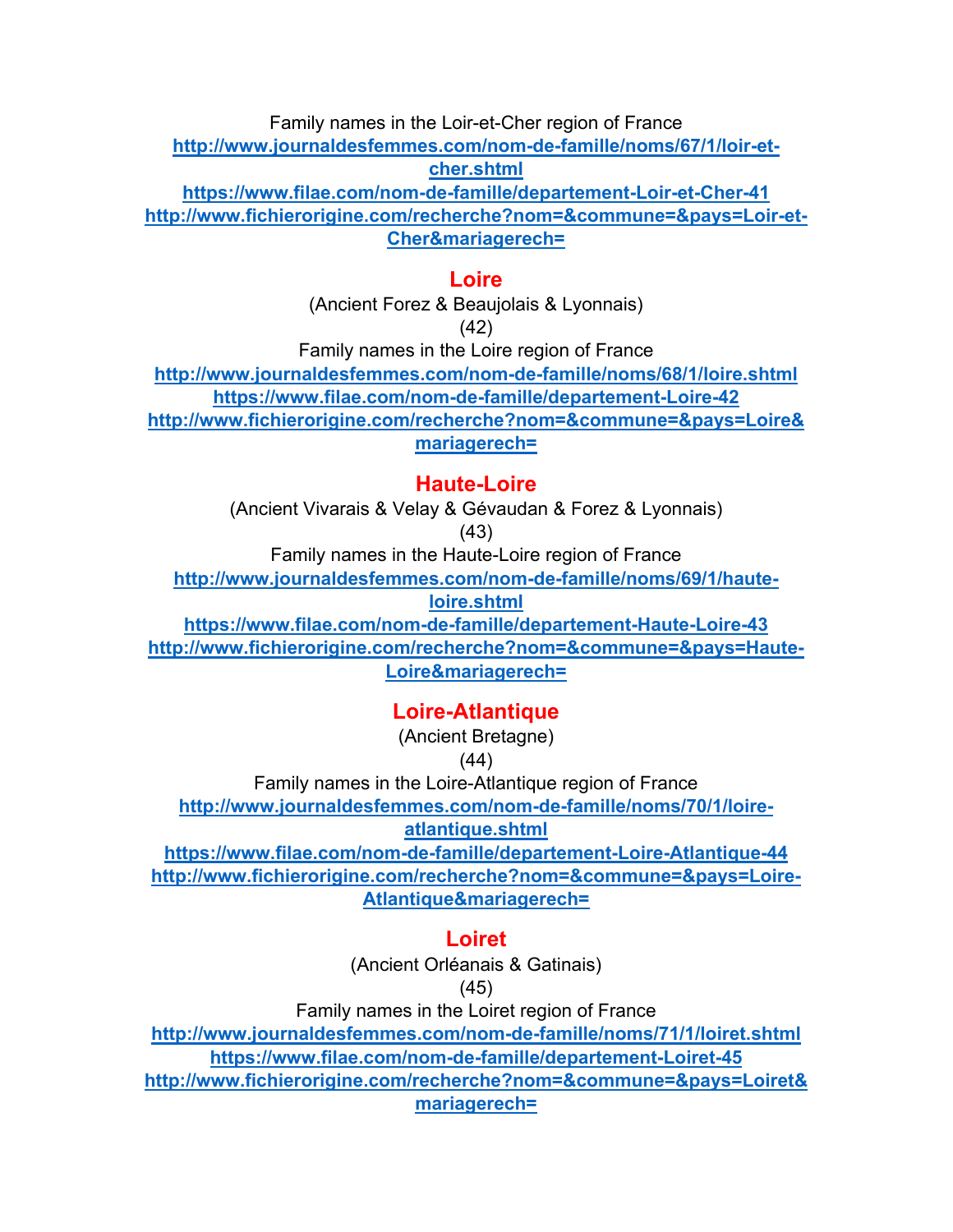#### **Lot**

(Ancient Quercy)

(46)

Family names of the Lot region of France

**http://www.journaldesfemmes.com/nom-de-famille/noms/72/1/lot.shtml**

**https://www.filae.com/nom-de-famille/departement-Lot-46**

**http://www.fichierorigine.com/recherche?nom=&commune=&pays=Lot&ma riagerech=**

# **Lot-et-Garonne**

**(**Ancient Agenais & Bazadais & Bezaume)

(47)

Family names in the Lot-et-Garonne region of France

**http://www.journaldesfemmes.com/nom-de-famille/noms/73/1/lot-et-**

**garonne.shtml**

**https://www.filae.com/nom-de-famille/departement-Lot-et-Garonne-47 http://www.fichierorigine.com/recherche?nom=&commune=&pays=Lot-et-Garonne&mariagerech=**

# **Lozère**

(Ancient Gévaudan)

(48)

Family names in the Lozère region of France

**http://www.journaldesfemmes.com/nom-de-famille/noms/74/1/lozere.shtml https://www.filae.com/nom-de-famille/departement-Lozere-48 http://www.fichierorigine.com/recherche?nom=&commune=&pays=Loz%C3 %A8re&mariagerech=**

**Maine-et-Loire**

(Ancient Anjou) (49)

Family names in the Maine-et-Loire region of France

**http://www.journaldesfemmes.com/nom-de-famille/noms/75/1/maine-et-**

**loire.shtml** 

**https://www.filae.com/nom-de-famille/departement-Maine-et-Loire-49 http://www.fichierorigine.com/recherche?nom=&commune=&pays=Maineet-Loire&mariagerech=**

# **Manche**

(Ancient Normandie) (50) Family names in the Manche region of France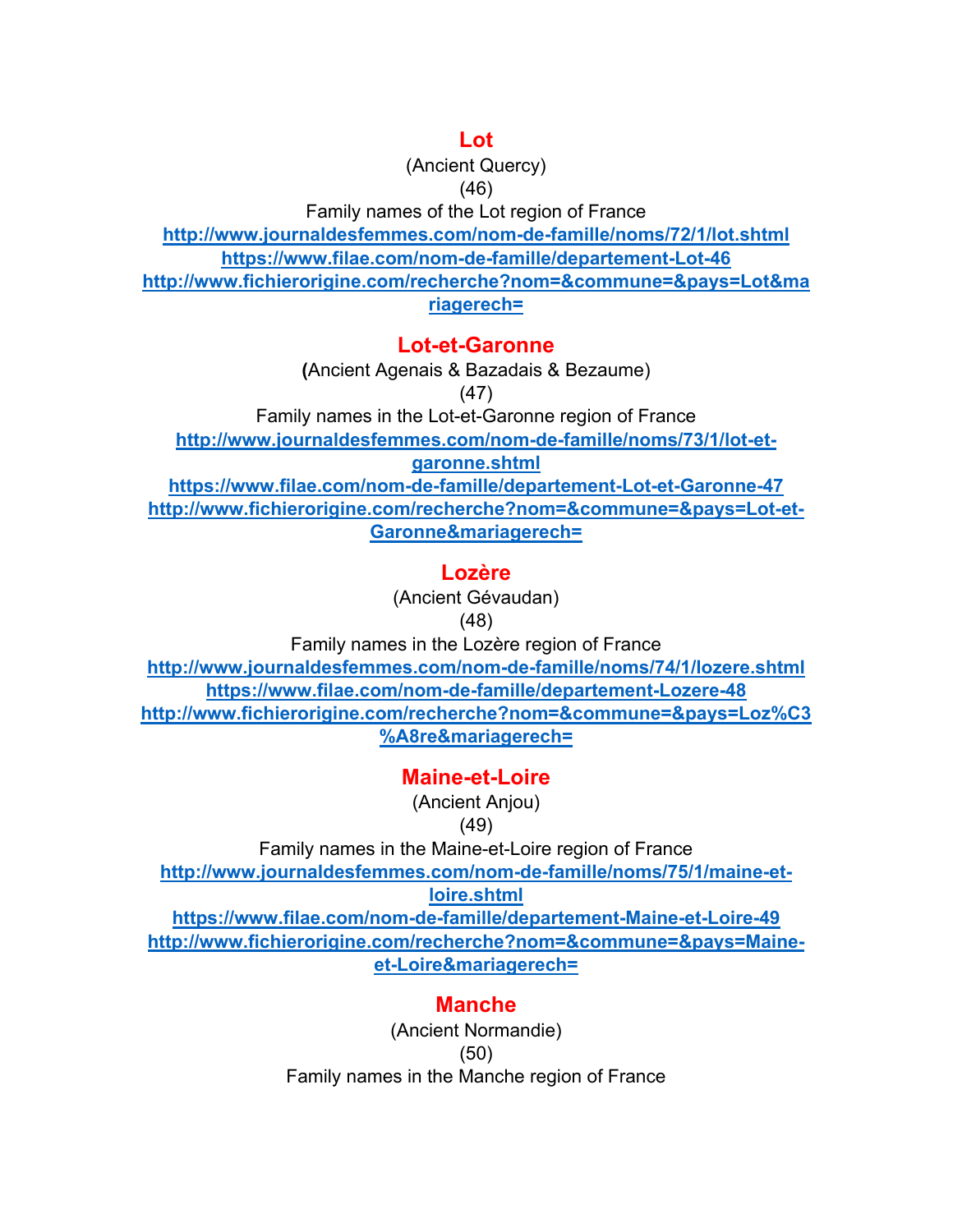**http://www.journaldesfemmes.com/nom-defamille/noms/76/1/manche.shtml https://www.filae.com/nom-de-famille/departement-Manche-50 http://www.fichierorigine.com/recherche?nom=&commune=&pays=Manche &mariagerech=**

#### **Marne**

(Ancient Champagne) (51)

Family names in the Marne region of France

**http://www.journaldesfemmes.com/nom-de-famille/noms/77/1/marne.shtml https://www.filae.com/nom-de-famille/departement-Marne-51 http://www.fichierorigine.com/recherche?nom=&commune=&pays=Marne& mariagerech=**

#### **Haute-Marne**

(Ancient Champagne & Bourgorgne & Franche-Comté) (52)

Family names in the Haute-Marne region of France

**http://www.journaldesfemmes.com/nom-de-famille/noms/78/1/haute-**

**marne.shtml**

**https://www.filae.com/nom-de-famille/departement-Haute-Marne-52 http://www.fichierorigine.com/recherche?nom=&commune=&pays=Haute-Marne&mariagerech=**

#### **Mayenne**

(Ancient Maine & Anjou) (53)

Family names in the Mayenne region of France

**http://www.journaldesfemmes.com/nom-de-**

**famille/noms/79/1/mayenne.shtml**

**https://www.filae.com/nom-de-famille/departement-Mayenne-53**

**http://www.fichierorigine.com/recherche?nom=&commune=&pays=Mayenn e&mariagerech=**

**Meurthe-et-Moselle**

(Ancient Lorraine)

(54)

Family names in the Meurthe-et-Moselle region of France

**http://www.journaldesfemmes.com/nom-de-famille/noms/80/1/meurthe-etmoselle.shtml**

**https://www.filae.com/nom-de-famille/departement-Meurthe-et-Moselle-54 http://www.fichierorigine.com/recherche?nom=&commune=&pays=Meurthe -et-Moselle&mariagerech=**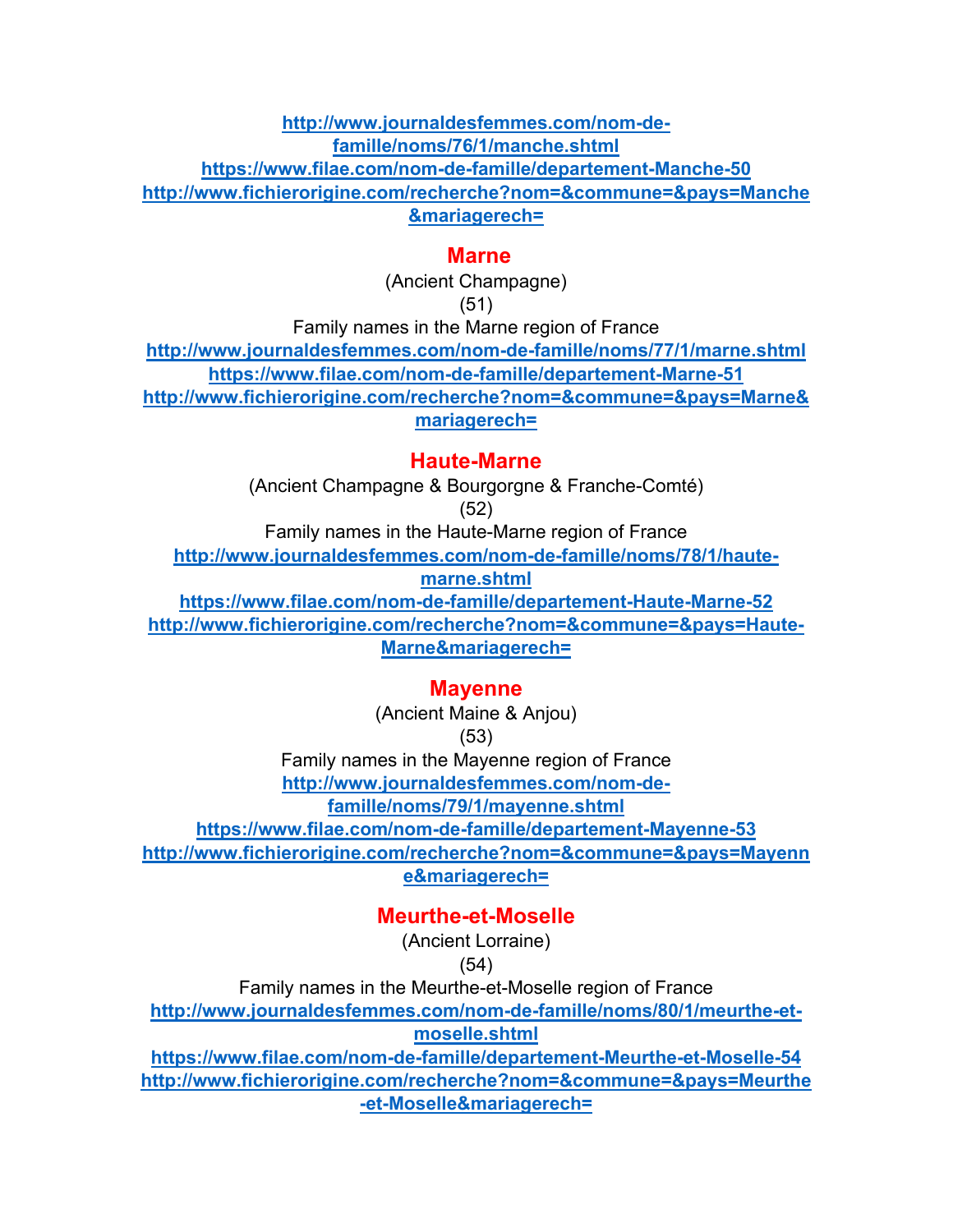#### **Meuse**

(Ancient Lorraine & Barrois & Champagne) (55)

Family names in the Meuse region of France

**http://www.journaldesfemmes.com/nom-de-famille/noms/81/1/meuse.shtml https://www.filae.com/nom-de-famille/departement-Meuse-55**

**http://www.fichierorigine.com/recherche?nom=&commune=&pays=Meuse&**

**mariagerech=**

#### **Morbihan**

(Ancient Bretagne)

(56)

Family names in the Morbihan region of France **http://www.journaldesfemmes.com/nom-defamille/noms/82/1/morbihan.shtml https://www.filae.com/nom-de-famille/departement-Morbihan-56 http://www.fichierorigine.com/recherche?nom=&commune=&pays=Morbiha n&mariagerech=**

# **Moselle**

(Ancient Lorraine)

(57)

Family names in the Moselle region of France **http://www.journaldesfemmes.com/nom-defamille/noms/83/1/moselle.shtml**

**https://www.filae.com/nom-de-famille/departement-Moselle-57 http://www.fichierorigine.com/recherche?nom=&commune=&pays=Moselle &mariagerech=**

**Nièvre**

(Ancient Nivernais & Orléanais) (58)

Family names in the Nièvre region of France

**http://www.journaldesfemmes.com/nom-de-famille/noms/84/1/nievre.shtml https://www.filae.com/nom-de-famille/departement-Nievre-58 http://www.fichierorigine.com/recherche?nom=&commune=&pays=Ni%C3 %A8vre&mariagerech=**

#### **Nord**

(Ancient Flandre française) (59)

Family names in the Nord region of France

**http://www.journaldesfemmes.com/nom-de-famille/noms/85/1/nord.shtml**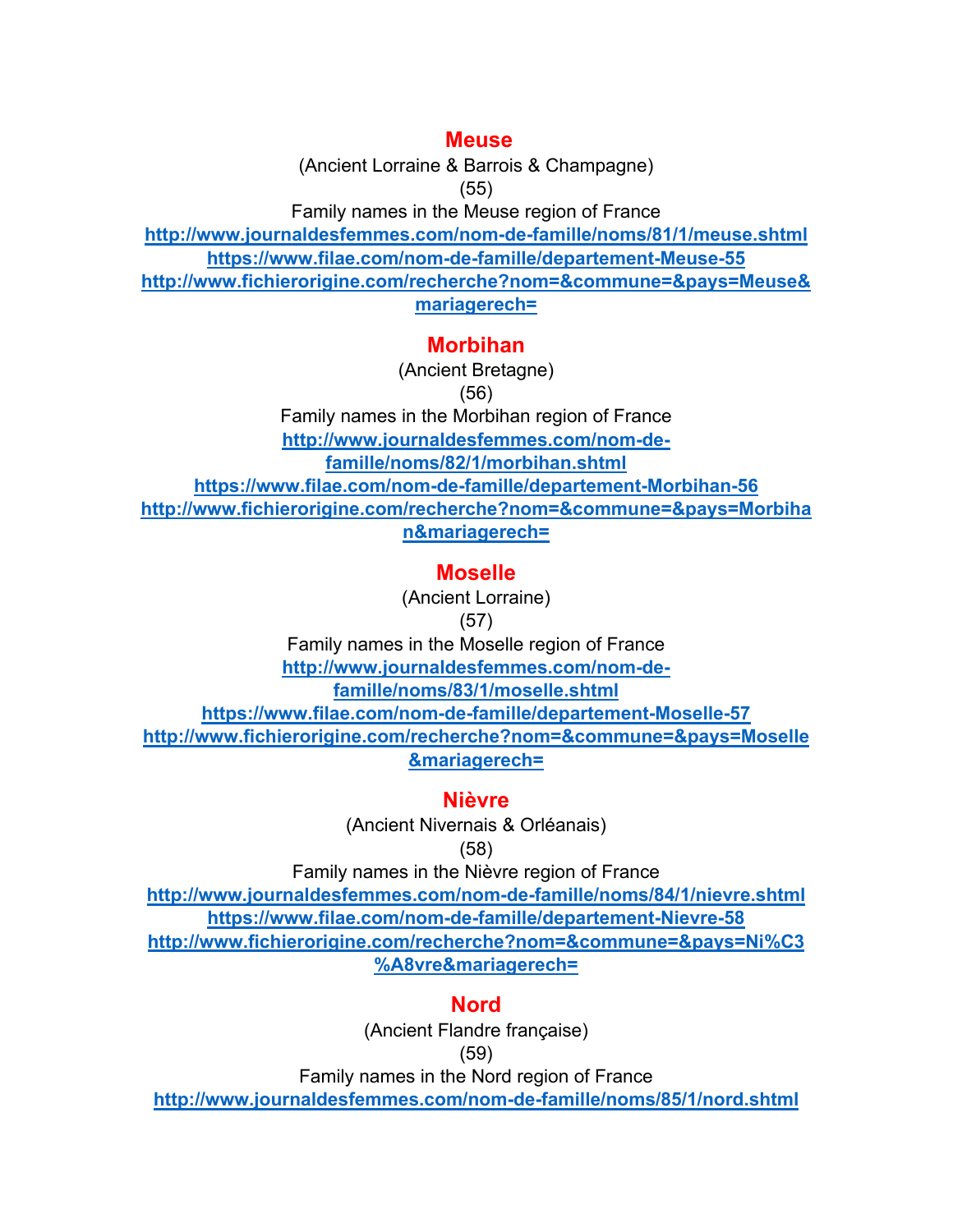#### **https://www.filae.com/nom-de-famille/departement-Nord-59 http://www.fichierorigine.com/recherche?nom=&commune=&pays=Nord&m ariagerech=**

#### **Oise**

(Ancient Île-de-France & Picardie) (60)

Family names in the Oise region of France

**http://www.journaldesfemmes.com/nom-de-famille/noms/86/1/oise.shtml https://www.filae.com/nom-de-famille/departement-Oise-60 http://www.fichierorigine.com/recherche?nom=&commune=&pays=Oise&m ariagerech=**

#### **Orne**

(Ancient Normandie & Perche) (61)

Family names in the Orne region of France

**http://www.journaldesfemmes.com/nom-de-famille/noms/87/1/orne.shtml https://www.filae.com/nom-de-famille/departement-Orne-61 http://www.fichierorigine.com/recherche?nom=&commune=&pays=Orne&m ariagerech=**

#### **Pas-de-Calais**

(Ancient Artois & Boulonnais & Calaisis & Ponthieu) (62) Family names in the Pas-de-Calais region of France **http://www.journaldesfemmes.com/nom-de-famille/noms/88/1/pas-decalais.shtml https://www.filae.com/nom-de-famille/departement-Pas-de-Calais-62 http://www.fichierorigine.com/recherche?nom=&commune=&pays=Pas-de-Calais&mariagerech=**

### **Puy-de-Dôme**

(Ancient Auvergne & Bourbonnais & Forez)

#### (63)

Family names in the Puy-de-Dôme region of France **http://www.journaldesfemmes.com/nom-de-famille/noms/89/1/puy-dedome.shtml**

**https://www.filae.com/nom-de-famille/departement-Puy-de-Dome-63 http://www.fichierorigine.com/recherche?nom=&commune=&pays=Puy-de-D%C3%B4me&mariagerech=**

**Pyrénées-Atlantiques**

(Ancient Aquitaine)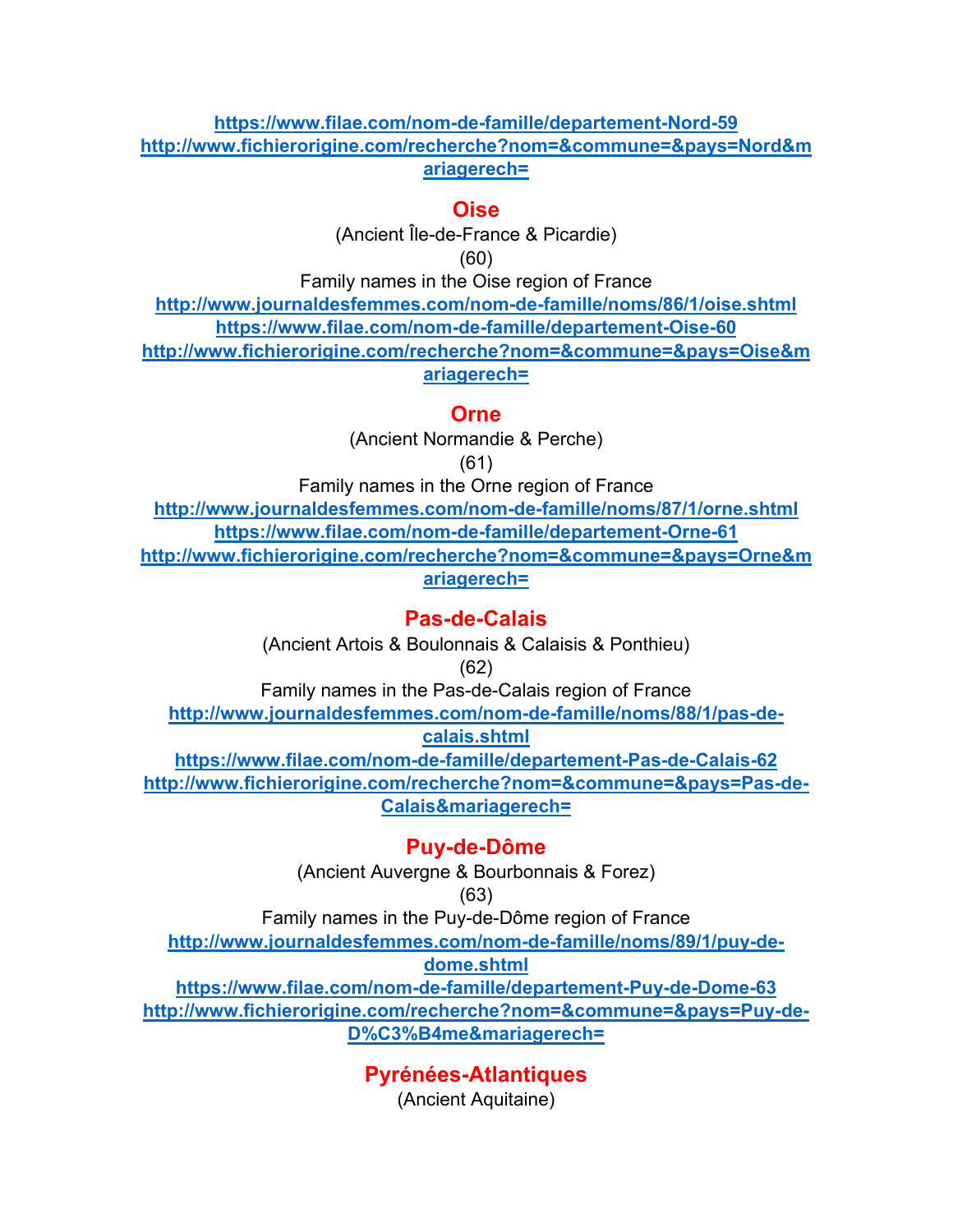(64)

Family names in the Pyrénées-Atlantiques region of France

**http://www.journaldesfemmes.com/nom-de-famille/noms/90/1/pyreneesatlantiques.shtml**

**https://www.filae.com/nom-de-famille/departement-Pyrenees-Atlantiques-64 http://www.fichierorigine.com/recherche?nom=&commune=&pays=Pyr%C3 %A9n%C3%A9es-Atlantiques&mariagerech=**

# **Hautes-Pyrénées**

(Ancient Bigorre & Gascogne)

(65)

Family names in the Hautes-Pyrénées region of France

**http://www.journaldesfemmes.com/nom-de-famille/noms/91/1/hautes-**

**pyrenees.shtml**

**https://www.filae.com/nom-de-famille/departement-Hautes-Pyrenees-65 http://www.fichierorigine.com/recherche?nom=&commune=&pays=Hautes-Pyr%C3%A9n%C3%A9es&mariagerech=**

# **Pyrénées-Orientales**

(Ancient Rousillon & Cerdagne)

(66)

Family names in the Pyrénées-Orientales region of France

**http://www.journaldesfemmes.com/nom-de-famille/noms/92/1/pyrenees-**

**orientales.shtml**

**https://www.filae.com/nom-de-famille/departement-Pyrenees-Orientales-66 http://www.fichierorigine.com/recherche?nom=&commune=&pays=Pyr%C3 %A9n%C3%A9es-Orientales&mariagerech=**

# **Bas-Rhin**

(Ancient Alsace)

(67)

Family names of the Bas-Rhin region of France

**http://www.journaldesfemmes.com/nom-de-famille/noms/93/1/bas-**

**rhin.shtml**

**https://www.filae.com/nom-de-famille/departement-Bas-Rhin-67 http://www.fichierorigine.com/recherche?nom=&commune=&pays=BAs-Rhin&mariagerech=**

# **Haut-Rhin**

(Ancient Alsace)

(68)

Family names in the Haut-Rhin region of France **http://www.journaldesfemmes.com/nom-de-famille/noms/94/1/haut-**

**rhin.shtml**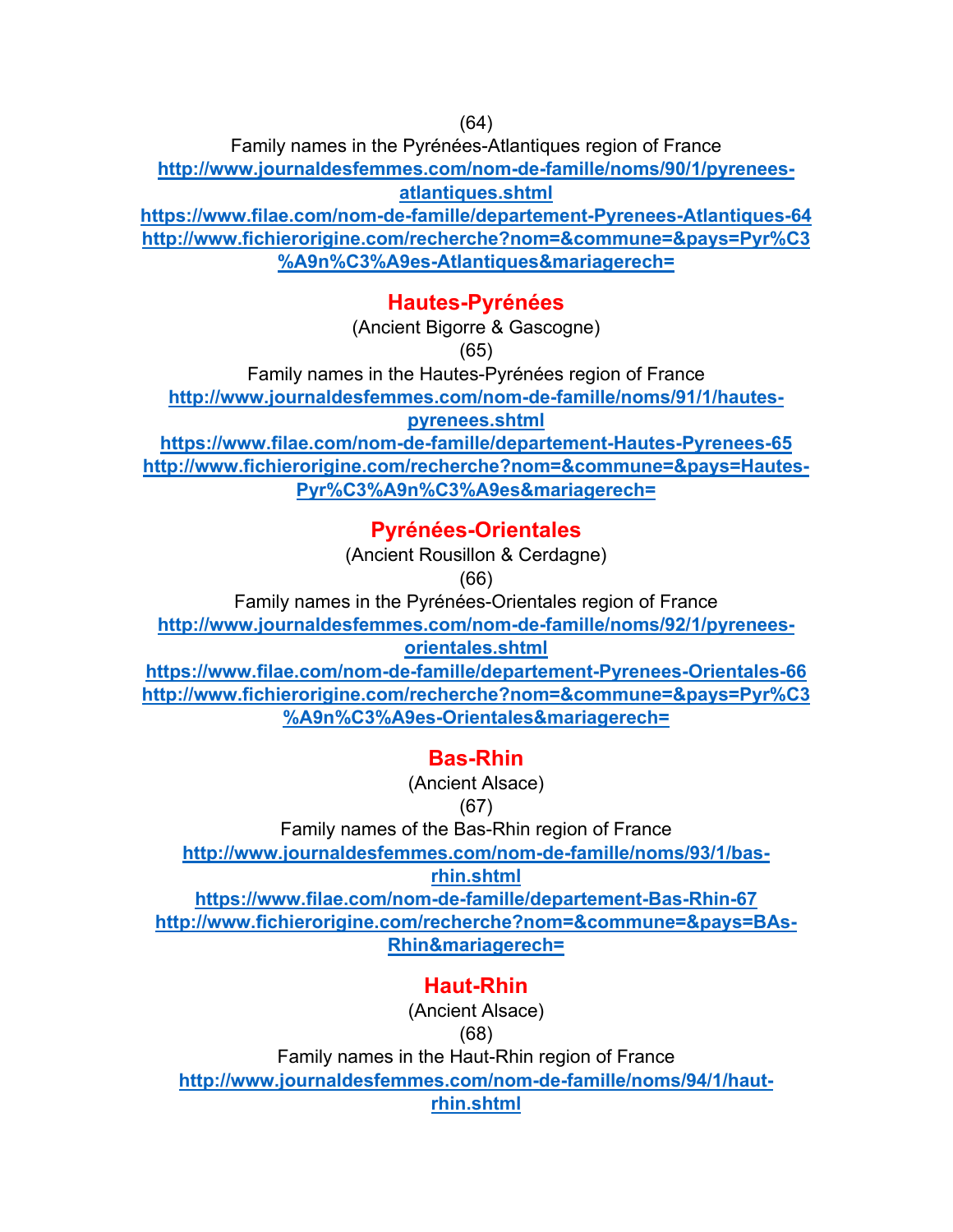#### **https://www.filae.com/nom-de-famille/departement-Haut-Rhin-68 http://www.fichierorigine.com/recherche?nom=&commune=&pays=Haut-Rhin&mariagerech=**

#### **Rhône**

(Ancient Lyonnais & Beaujolais)

(69)

Family names in the Rhône region of France **http://www.journaldesfemmes.com/nom-de-famille/noms/95/1/rhone.shtml https://www.filae.com/nom-de-famille/departement-Rhone-69 http://www.fichierorigine.com/recherche?nom=&commune=&pays=Rh%C3 %B4ne&mariagerech=**

**Haute-Saône** -

(Ancient Franche-Comté)

(70)

Family names in the Haute-Saône region of France **http://www.journaldesfemmes.com/nom-de-famille/noms/96/1/hautesaone.shtml https://www.filae.com/nom-de-famille/departement-Haute-Saone-70 http://www.fichierorigine.com/recherche?nom=&commune=&pays=Haute-Saone&mariagerech=**

### **Saône-et-Loire**

(Ancient Bourgogne)

#### (71)

Family names in the Saône-et-Loire region of France **http://www.journaldesfemmes.com/nom-de-famille/noms/97/1/saone-etloire.shtml**

**https://www.filae.com/nom-de-famille/departement-Saone-et-Loire-71 http://www.fichierorigine.com/recherche?nom=&commune=&pays=Sa%C3 %B4ne-et-Loire&mariagerech=**

### **Sarthe**

(Ancient Maine & Anjou)

(72)

Family names in the Sarthe region of France

**http://www.journaldesfemmes.com/nom-de-famille/noms/98/1/sarthe.shtml https://www.filae.com/nom-de-famille/departement-Sarthe-72 http://www.fichierorigine.com/recherche?nom=&commune=&pays=Sarthe& mariagerech=**

### **Savoie**

(Ancient duché de Savoie)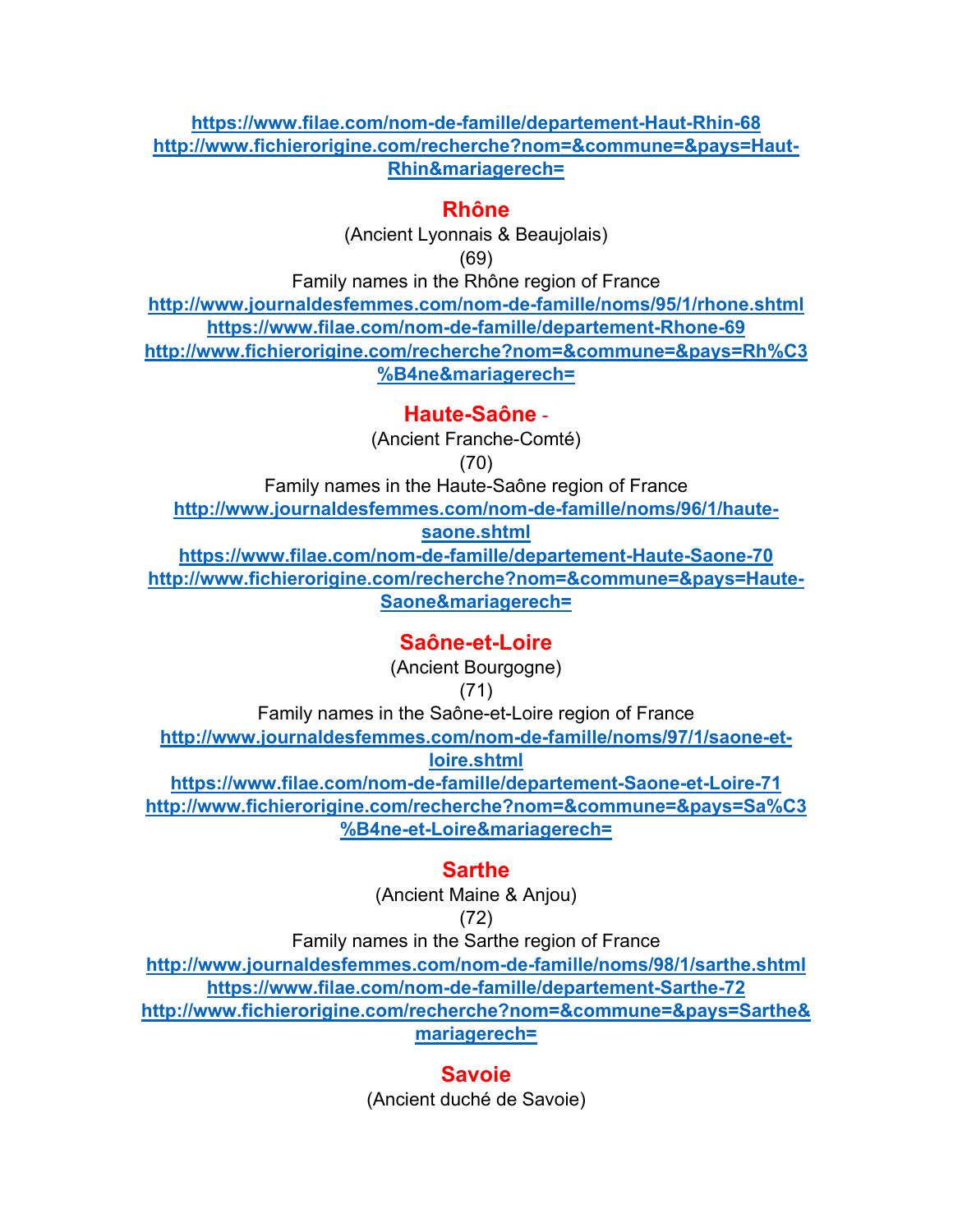Family names in the Savoie region of France

**http://www.journaldesfemmes.com/nom-de-famille/noms/99/1/savoie.shtml https://www.filae.com/nom-de-famille/departement-Savoie-73 http://www.fichierorigine.com/recherche?nom=&commune=&pays=Savoie& mariagerech=**

### **Haute-Savoie**

(Ancient duché de Savoie)

(74)

Family names in the Haute-Savoie region of France

**http://www.journaldesfemmes.com/nom-de-famille/noms/100/1/haute-**

**savoie.shtml**

**https://www.filae.com/nom-de-famille/departement-Haute-Savoie-74 http://www.fichierorigine.com/recherche?nom=&commune=&pays=Haute-Savoie&mariagerech=**

# **Paris**

(Ancient Ïle-de-France / Bassin parisien)

(75)

Family names in the Paris region of France

**http://www.journaldesfemmes.com/nom-de-famille/noms/101/1/paris.shtml https://www.filae.com/nom-de-famille/departement-Paris-75**

**http://www.fichierorigine.com/recherche?nom=&commune=Paris&pays=&**

**mariagerech=**

**http://www.fichierorigine.com/recherche?nom=&commune=&pays=&maria gerech=Paris**

# **Seine-Maritime**

(Ancient Normandie)

(76)

Family names in the Seine-Maritime region of France

**http://www.journaldesfemmes.com/nom-de-famille/noms/102/1/seine-**

**maritime.shtml**

**https://www.filae.com/nom-de-famille/departement-Seine-Maritime-76 http://www.fichierorigine.com/recherche?nom=&commune=&pays=Seine-Maritime&mariagerech=**

# **Seine-et-Marne**

(Ancient Île-de-France / Bassin parisien)

(77)

Family names in the Seine-et-Marne region of France

**http://www.journaldesfemmes.com/nom-de-famille/noms/103/1/seine-et-**

**marne.shtml**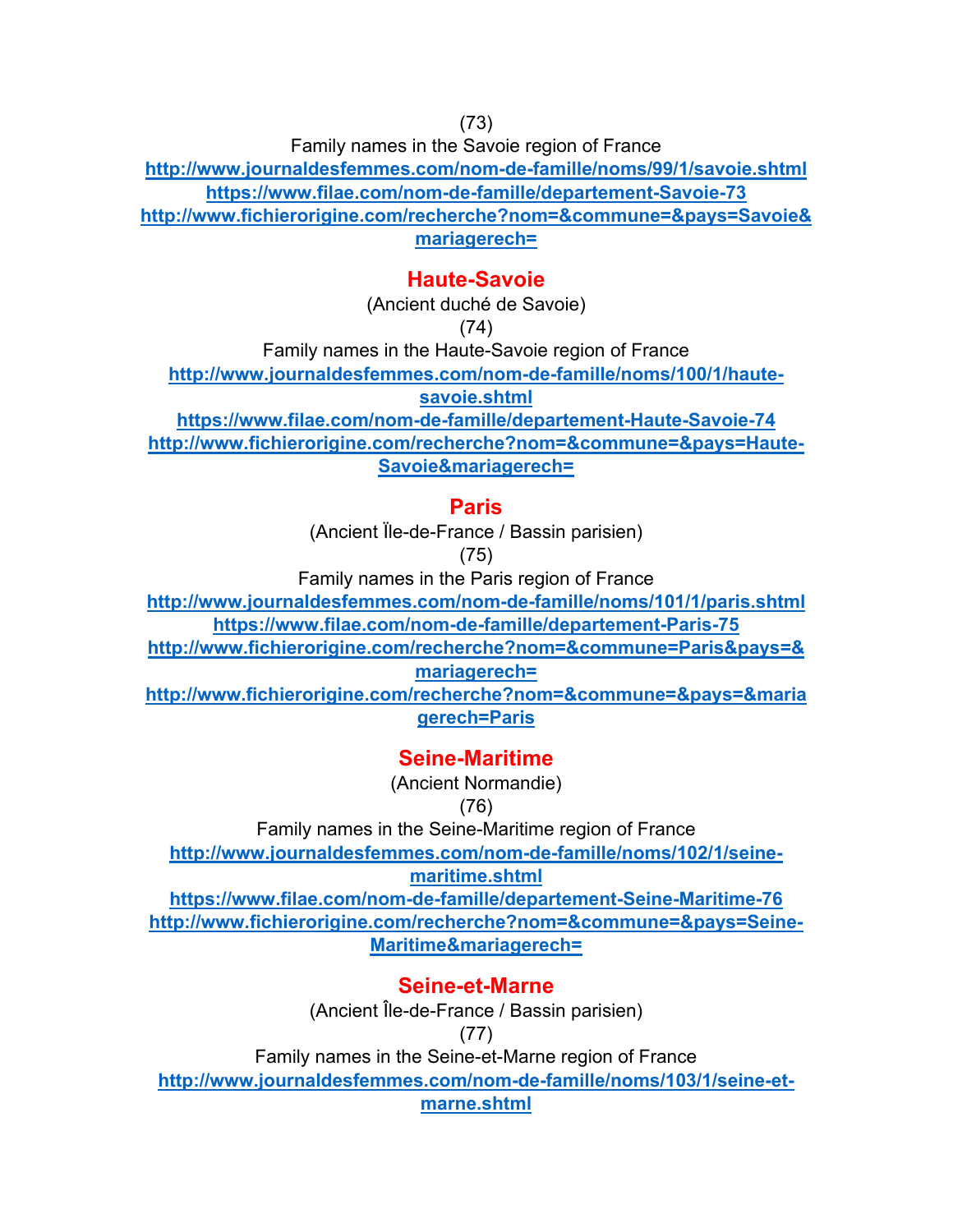#### **https://www.filae.com/nom-de-famille/departement-Seine-et-Marne-77 http://www.fichierorigine.com/recherche?nom=&commune=&pays=Seineet-Marne&mariagerech=**

#### **Yvelines**

(Ancient Île-de-France)

(78)

Family names in the Yvelines region of France

**http://www.journaldesfemmes.com/nom-de-**

**famille/noms/104/1/yvelines.shtml**

**https://www.filae.com/nom-de-famille/departement-Yvelines-78**

**http://www.fichierorigine.com/recherche?nom=&commune=&pays=Yveline**

**s&mariagerech=**

### **Deux-Sèvres**

(Ancient Poitou & Angoumois)

(79)

Family names in the Deux-Sèvres region of France

**http://www.journaldesfemmes.com/nom-de-famille/noms/105/1/deux-**

**sevres.shtml**

**https://www.filae.com/nom-de-famille/departement-Deux-Sevres-79**

**http://www.fichierorigine.com/recherche?nom=&commune=&pays=Deuxs%C3%A8vres&mariagerech=**

**http://www.axl.cefan.ulaval.ca/amnord/Acadiens-origines-poitou.htm**

# **Somme**

(Ancient Picardie)

(80)

Family names in the Somme region of France

**http://www.journaldesfemmes.com/nom-de-**

**famille/noms/106/1/somme.shtml**

**https://www.filae.com/nom-de-famille/departement-Somme-80**

**http://www.fichierorigine.com/recherche?nom=&commune=&pays=Somme &mariagerech=**

# **Tarn**

(Ancient Languedoc)

(81)

Family names in the Tarn region of France

**http://www.journaldesfemmes.com/nom-de-famille/noms/107/1/tarn.shtml https://www.filae.com/nom-de-famille/departement-Tarn-81**

**http://www.fichierorigine.com/recherche?nom=&commune=&pays=Tarn&m ariagerech=**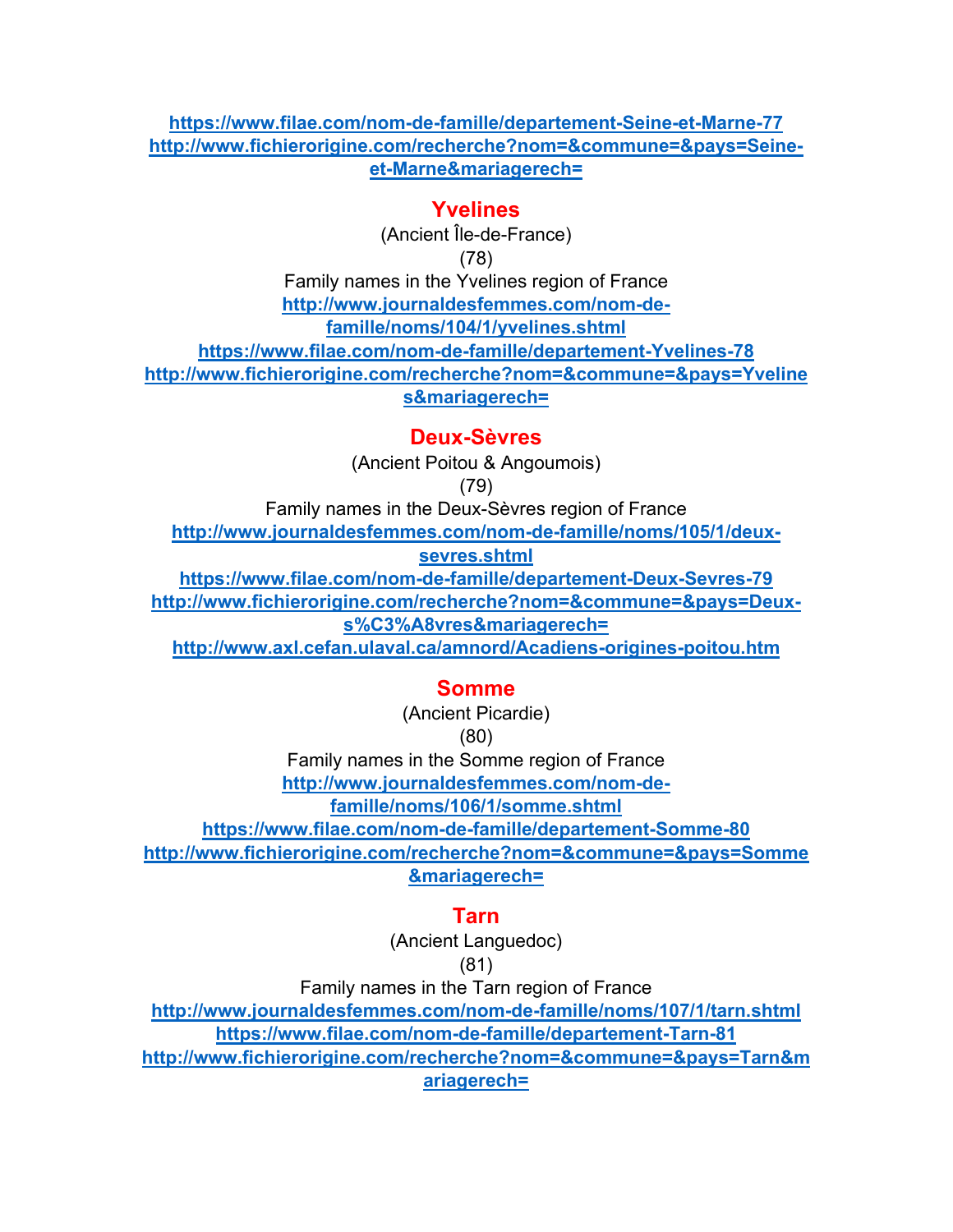### **Tarn-et-Garonne**

(Ancient Guyenne & Rouergue & Armagnac & Languedoc) (82)

Family names in the Tarn-et-Garonne region of France

**http://www.journaldesfemmes.com/nom-de-famille/noms/108/1/tarn-et-**

**garonne.shtml**

**https://www.filae.com/nom-de-famille/departement-Tarn-et-Garonne-82 http://www.fichierorigine.com/recherche?nom=&commune=&pays=Tarn-et-Garonne&mariagerech=**

#### **Var**

(Ancient Provence) (83)

Family names in the Var region of France **http://www.journaldesfemmes.com/nom-de-famille/noms/109/1/var.shtml https://www.filae.com/nom-de-famille/departement-Var-83 http://www.fichierorigine.com/recherche?nom=&commune=&pays=Var&ma riagerech=**

# **Vaucluse**

(Ancient comtat Venaissin & principalité d'Orange)

(84)

Family names in the Vaucluse region of France **http://www.journaldesfemmes.com/nom-defamille/noms/110/1/vaucluse.shtml**

**https://www.filae.com/nom-de-famille/departement-Vaucluse-84 http://www.fichierorigine.com/recherche?nom=&commune=&pays=Vauclus e&mariagerech=**

# **Vendée**

(Ancient Poitou)

### (85)

Family names in the Vendée region of France

**http://www.journaldesfemmes.com/nom-de-**

**famille/noms/111/1/vendee.shtml**

**https://www.filae.com/nom-de-famille/departement-Vendee-85**

**http://www.fichierorigine.com/recherche?nom=&commune=&pays=Vend%**

**C3%A9e&mariagerech=**

**http://www.axl.cefan.ulaval.ca/amnord/Acadiens-origines-poitou.htm**

# **Vienne**

(Ancient Poitou & Touraine & Berry) (86) Family names in the Vienne region of France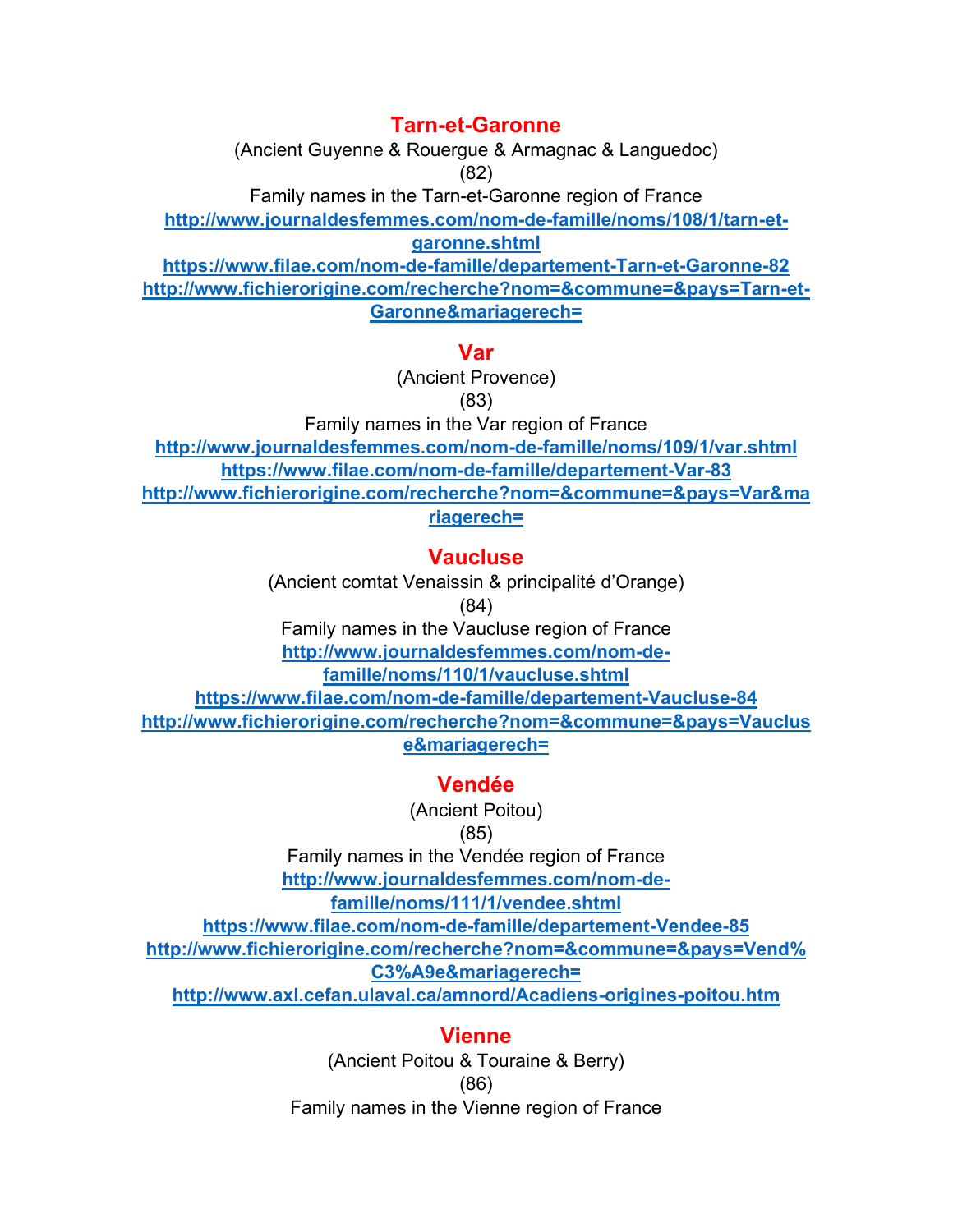**http://www.journaldesfemmes.com/nom-defamille/noms/112/1/vienne.shtml**

**https://www.filae.com/nom-de-famille/departement-Vienne-86**

**http://www.fichierorigine.com/recherche?nom=&commune=&pays=Vienne**

**&mariagerech=**

**http://www.axl.cefan.ulaval.ca/amnord/Acadiens-origines-poitou.htm**

#### **Haute-Vienne**

(Ancient Marche & Poitou & Berrry)

(87)

Family names in the Haute-Vienne region of France

**http://www.journaldesfemmes.com/nom-de-famille/noms/113/1/haute-**

**vienne.shtml**

**https://www.filae.com/nom-de-famille/departement-Haute-Vienne-87 http://www.fichierorigine.com/recherche?nom=&commune=&pays=Haute-Vienne&mariagerech=**

# **Vosges**

(Ancient Lorraine & Salm (principauté)

(88)

Noms de famille in the Vosges region of France

**http://www.journaldesfemmes.com/nom-de-**

**famille/noms/114/1/vosges.shtml**

**https://www.filae.com/nom-de-famille/departement-Vosges-88 http://www.fichierorigine.com/recherche?nom=&commune=&pays=Vosges &mariagerech=**

### **Yonne**

(Ancient Sénonais & Champagne & Orléanais & Bourgogne) (89)

Family names in the Yonne region of France

**http://www.journaldesfemmes.com/nom-de-famille/noms/115/1/yonne.shtml https://www.filae.com/nom-de-famille/departement-Yonne-89**

**http://www.fichierorigine.com/recherche?nom=&commune=&pays=Yonne& mariagerech=**

# **Territoire de Belfort**

Ancient Belfar or Béfor

(90)

Family names in the Territoire de Belfort region of France **http://www.journaldesfemmes.com/nom-de-**

**famille/noms/116/1/territoire\_de\_belfort.shtml**

**https://www.filae.com/nom-de-famille/departement-Territoire-de-Belfort-90**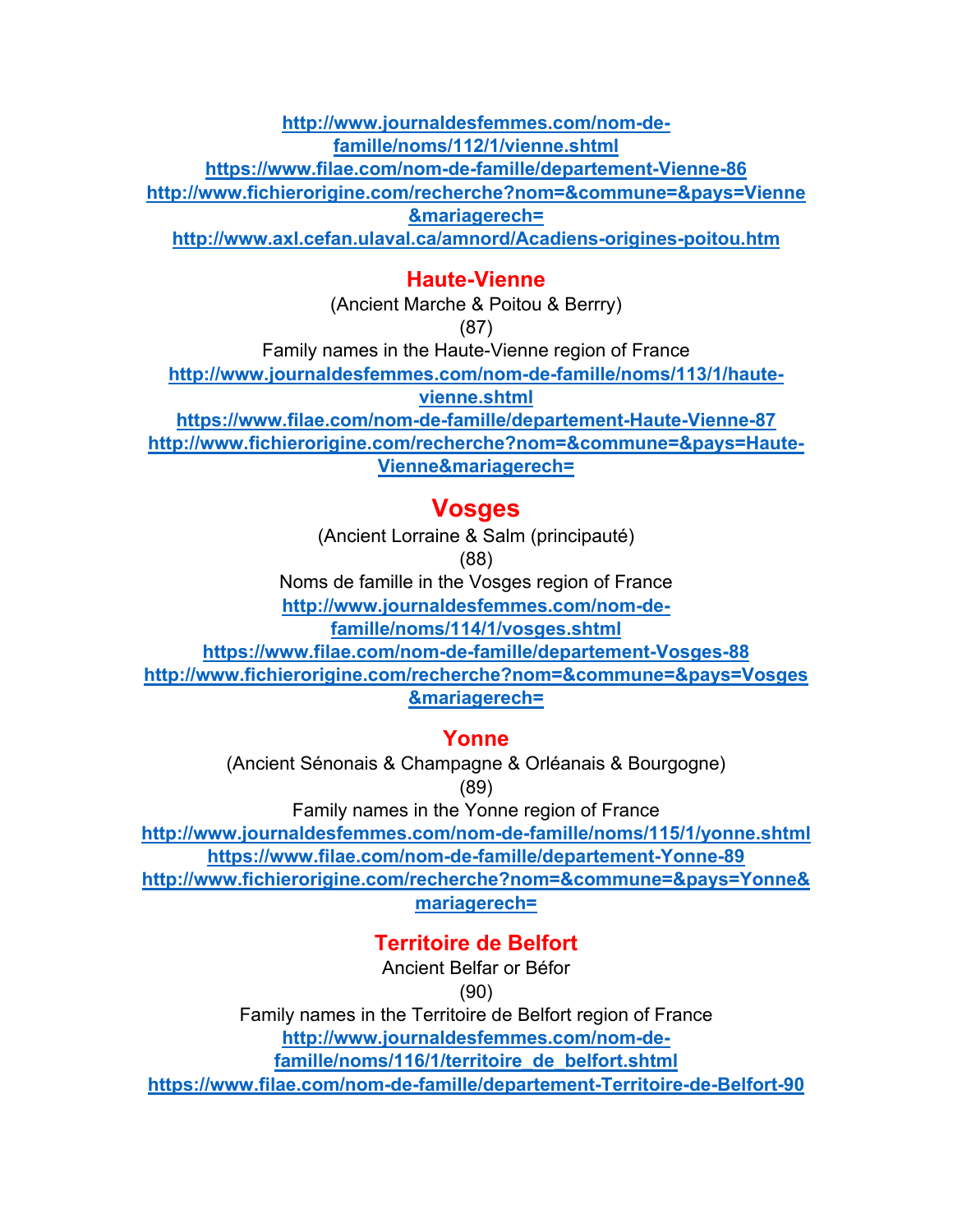#### **http://www.fichierorigine.com/recherche?nom=&commune=&pays=Territoir e+de+Belfort&mariagerech=**

#### **Essonne**

(Ancient Île-de-France) (91)

Family names in the Essonne region of France

**http://www.journaldesfemmes.com/nom-de-**

**famille/noms/117/1/essonne.shtml**

**https://www.filae.com/nom-de-famille/departement-Essonne-91 http://www.fichierorigine.com/recherche?nom=&commune=&pays=Essonn e&mariagerech=**

**Hauts-de-Seine**

(Ancient Île-de-France (Grand Paris)) (92)

Family names in the Hauts-de-Seine region of France

**http://www.journaldesfemmes.com/nom-de-famille/noms/118/1/hauts-deseine.shtml**

**https://www.filae.com/nom-de-famille/departement-Hauts-de-Seine-92 http://www.fichierorigine.com/recherche?nom=&commune=&pays=Hautsde-Seine&mariagerech=**

**Seine-Saint-Denis**

(Ancient Île-de-France (Grand Paris)

(93)

Family names in the Seine-Saint-Denis of France **http://www.journaldesfemmes.com/nom-de-famille/noms/119/1/seine-st-**

**denis.shtml**

**https://www.filae.com/nom-de-famille/departement-Seine-Saint-Denis-93 http://www.fichierorigine.com/recherche?nom=&commune=&pays=Seine-Saint-Denis&mariagerech=**

**Val-de-Marne**

(Ancient Île de France (Greater Paris))

(94)

Family names in the Val-de-Marne region of France

**http://www.journaldesfemmes.com/nom-de-famille/noms/120/1/val-de-**

**marne.shtml**

**https://www.filae.com/nom-de-famille/departement-Val-de-Marne-94 http://www.fichierorigine.com/recherche?nom=&commune=&pays=Val-de-Marne&mariagerech=**

**Val-d'Oise**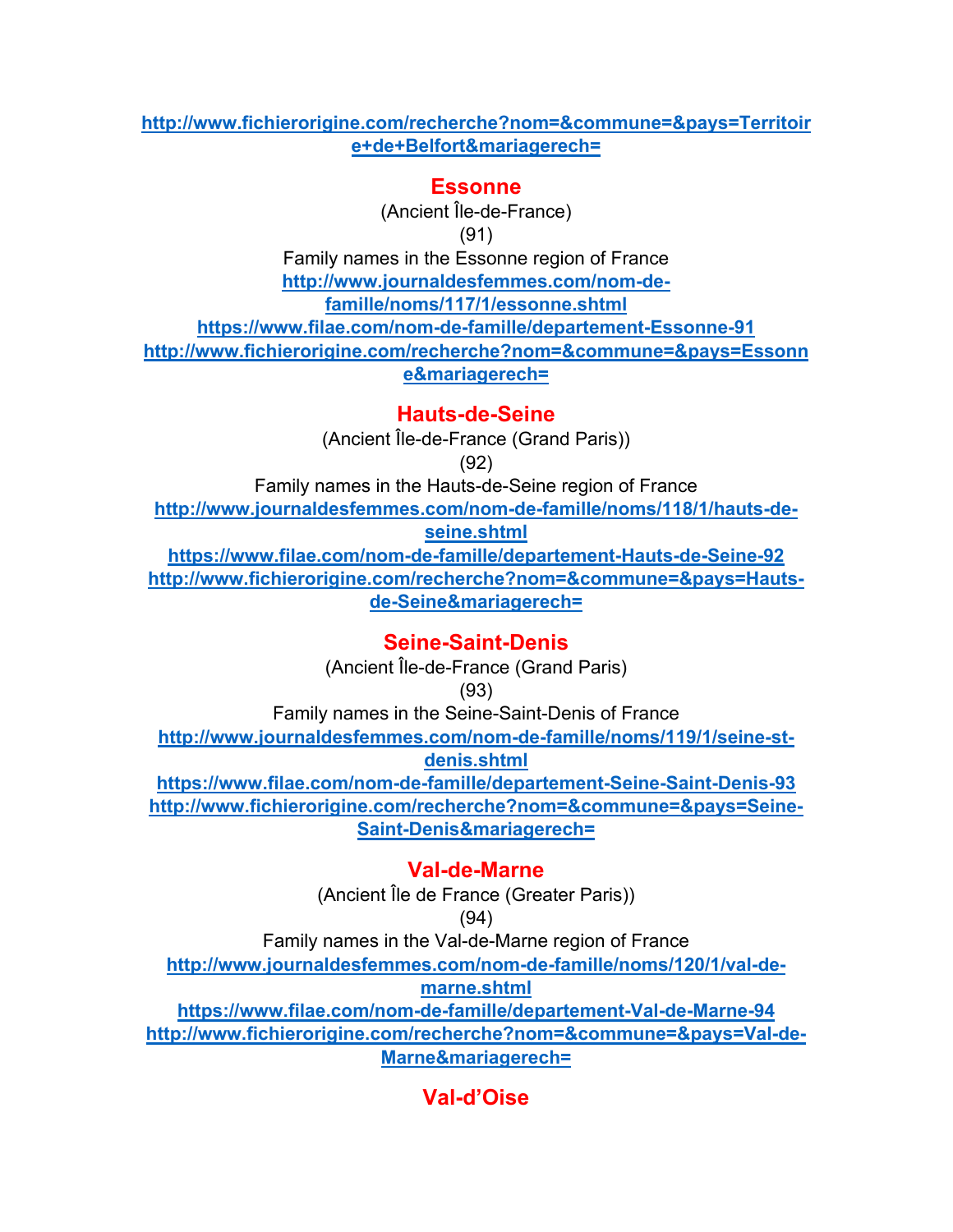Ancient Île-de-France (Greater Paris)) (95) Family names in the Val-d'Oise region of France **http://www.journaldesfemmes.com/nom-de-famille/noms/121/1/vald\_oise.shtml https://www.filae.com/nom-de-famille/departement-Val-d-Oise-95 http://www.fichierorigine.com/recherche?nom=&commune=&pays=Vald%27Oise&mariagerech=**

**++++++++++++++++++++++++++++++++++++++++** 

# **Old Regime period prior to the French Revolution**  1789-1799

# **Ancient families & family heraldry**

#### **Agenais**

**https://www.filae.com/nom-de-famille/departement-Lot-et-Garonne-47**

#### **Alpes-Rhônes**

**https://ingenealogie.wordpress.com/sources/provence/ http://www.archives13.fr/archives13/CG13/ http://aix.arkotheque.fr/article.php?laref=1 http://www.ag13.org/**

#### **Alsace**

**https://fr.wikipedia.org/wiki/Armorial\_des\_familles\_d%27Alsace http://journals.openedition.org/alsace/1401 http://www.crhf.net/fr/**

#### **Angoumois**

(Comté d'Angoulême) **http://www.histoirepassion.eu/?Armorial-charentais-450-familles http://www.histoirepassion.eu/?-Grandes-familles-**

#### **Anjou**

**https://fr.wikipedia.org/wiki/Armorial\_des\_familles\_d%27Anjou https://fr.wikipedia.org/wiki/Cat%C3%A9gorie:Famille\_noble\_d%27Anjou\_e t\_du\_Maine**

#### **Aquitaine**

**https://fr.wikipedia.org/wiki/Cat%C3%A9gorie:Famille\_noble\_de\_la\_Nouvell e-Aquitaine**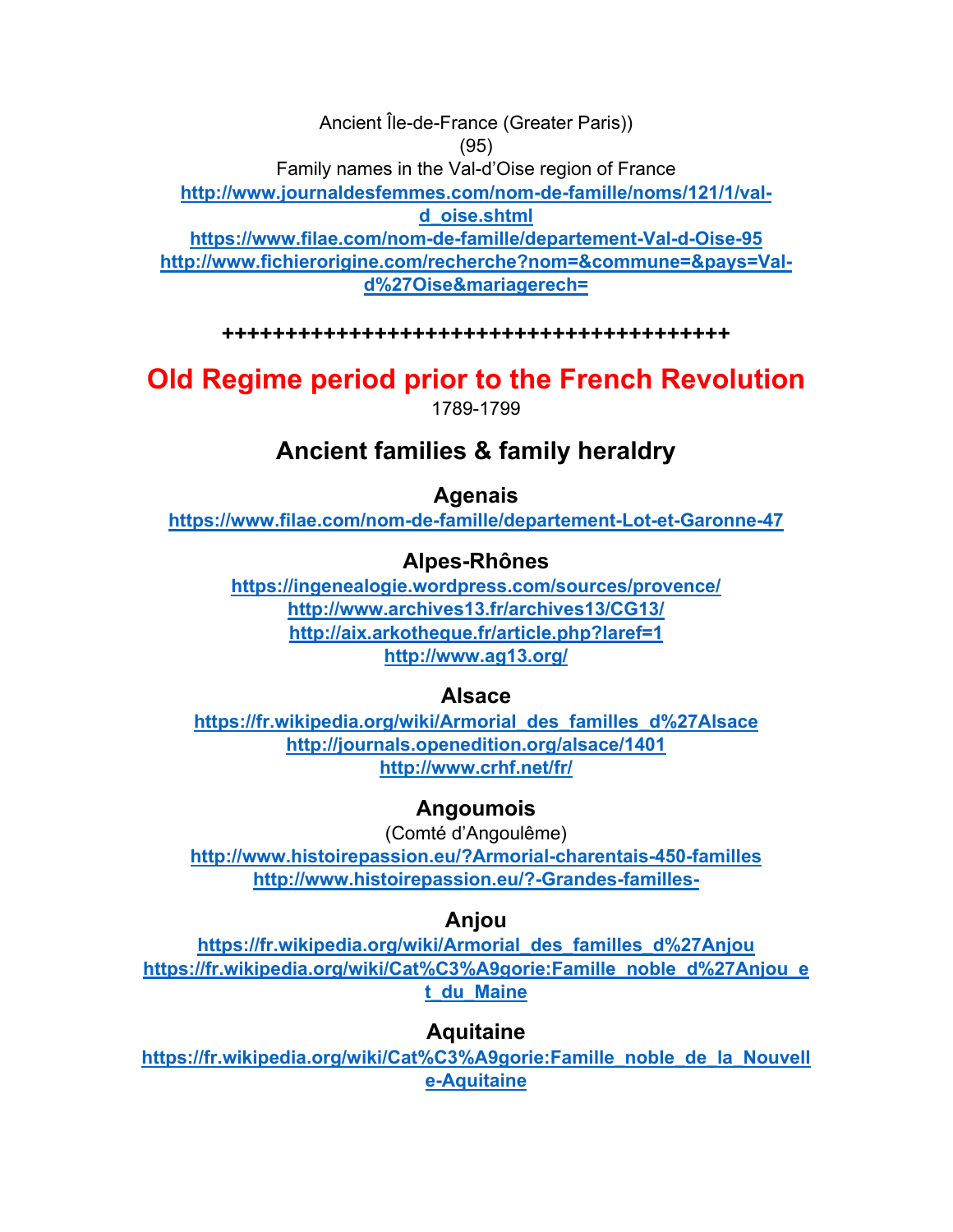**https://fr.wikipedia.org/wiki/Cat%C3%A9gorie:Famille\_noble\_de\_la\_Girond e**

**https://fr.wikipedia.org/wiki/Cat%C3%A9gorie:Famille\_noble\_de\_Guyenne**

# **Armagnac**

**https://fr.wikipedia.org/wiki/Maison\_d%27Armagnac https://fr.wikipedia.org/wiki/Familles\_d%27Armagnac https://fr.wikipedia.org/wiki/Famille\_d%27Armagnac\_de\_Castanet https://fr.wikipedia.org/wiki/Armagnac**

# **Artois**

**https://fr.wikipedia.org/wiki/Cat%C3%A9gorie:Famille\_noble\_de\_Flandre\_et \_d%27Artois http://gallica.bnf.fr/ark:/12148/bpt6k58296092 http://www.persee.fr/doc/ahess\_0395-2649\_1951\_num\_6\_3\_1970**

# **Aunis**

**http://www.histoirepassion.eu/?Armorial-charentais-450-familles http://www.histoirepassion.eu/?-Grandes-familleshttp://theses.enc.sorbonne.fr/2010/artaud**

# **Auvergne**

**http://gallica.bnf.fr/ark:/12148/bpt6k374278f https://fr.wikipedia.org/wiki/Liste\_des\_familles\_nobles\_d%27Auvergne**

# **Barrois**

**http://gallica.bnf.fr/ark:/12148/bpt6k551443/f3.image https://fr.wikipedia.org/wiki/Liste\_des\_familles\_nobles\_de\_Lorraine http://gallica.bnf.fr/ark:/12148/bpt6k1036399 http://fracademic.com/dic.nsf/frwiki/2021285 https://books.google.ca/books?id=\_CFBoZdvXSMC&pg=PA202&lpg=PA202 &dq=familles+nobles++Barrois&source=bl&ots=R4hRR-cuJx&sig=Ap-C4A8kPrpFps6LN1vpLxQnitk&hl=en&sa=X&ved=0ahUKEwiWr6HuvKjYAhV h1oMKHWCACsMQ6AEITzAE v=onepage&q=familles%20nobles%20%20Barrois&f=false**

# **Basse Normandie**

**https://fr.wikipedia.org/wiki/Armorial\_des\_familles\_de\_Normandie http://www.histogeneal.com/product.php?id\_product=105 https://www.geneanet.org/boutique/index.php?id\_product=9241&controller =product http://gallica.bnf.fr/ark:/12148/bpt6k833632.image.f6.langFR https://huguenots-france.org/france/normandie/bnormandie/nobles.htm**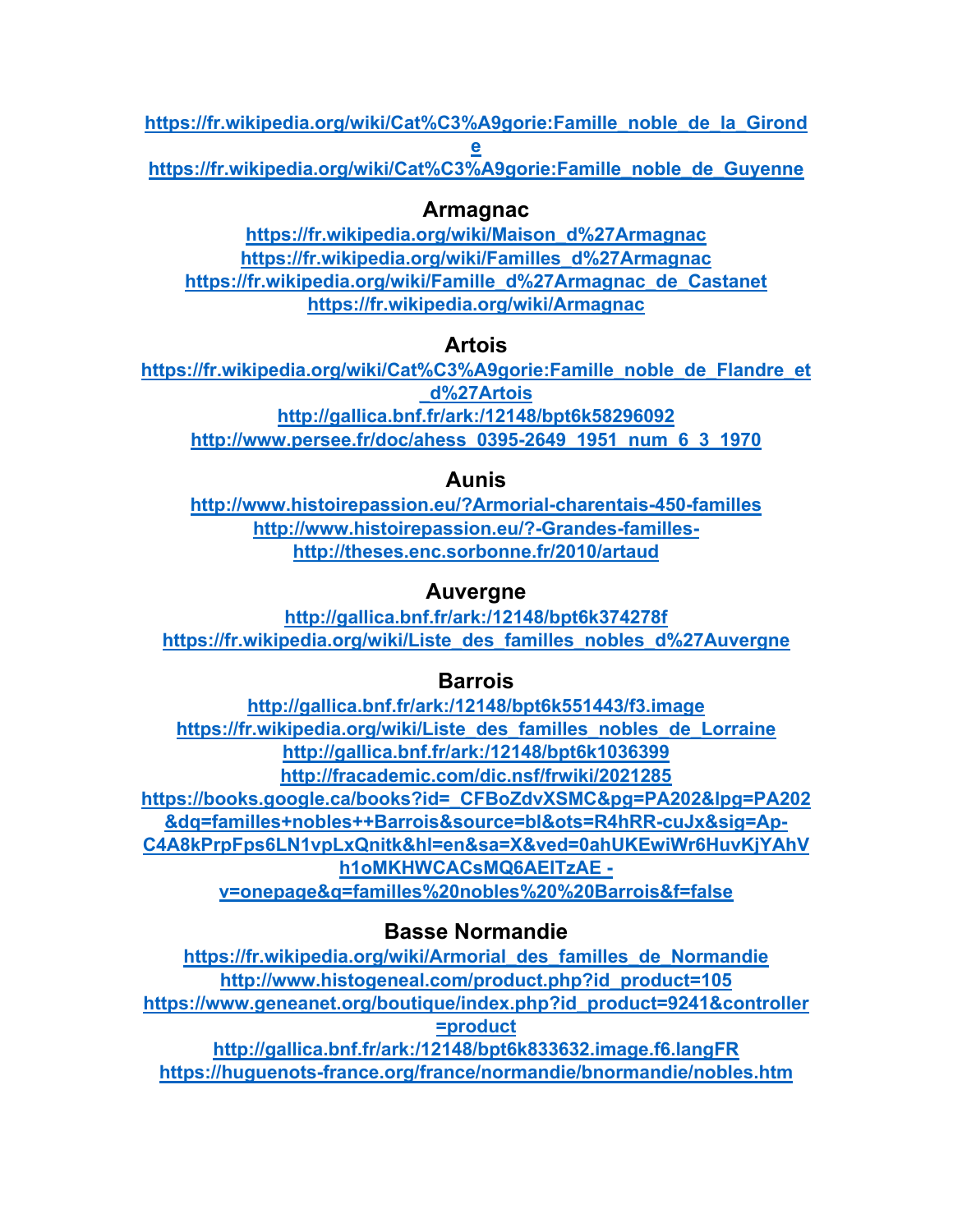**http://www.patricedupuy-editeur.com/publications/armorial-des-famillesde-haute-normandie.shtml**

**https://www.geneanet.org/boutique/index.php?id\_product=9241&controller =product**

### **Basse Provence**

**http://gallica.bnf.fr/ark:/12148/bpt6k374278f http://genobco.free.fr/**

# **Bassin parisien**

**https://www.cairn.info/revue-annales-2001-2-page-313.htm**

# **Béarn**

**http://armorialgeneral.fr/tag/comte-de-foix/ https://fr.wikisource.org/wiki/Pr%C3%A9cis\_de\_la\_g%C3%A9n%C3%A9alo gie\_des\_comtes\_et\_vicomtes\_de\_Foix\_et\_de\_B%C3%A9arn**

# **Beaujolais**

**https://beaujolaismedieval.wordpress.com/category/familles-nobles-dubeaujolais/**

**https://fr.wikipedia.org/wiki/Armorial\_g%C3%A9n%C3%A9ral\_du\_Lyonnais, \_Forez\_et\_Beaujolais**

**https://books.google.ca/books?id=kGdAAAAAcAAJ&pg=PA268&lpg=PA26 8&dq=Familles+nobles+Beaujolais&source=bl&ots=xQgiP3ZpvD&sig=bzOd i\_9hLflSGbeABM2TIvdg5OY&hl=en&sa=X&ved=0ahUKEwjjkbux0KjYAhVH2 IMKHZXUBAg4ChDoAQg1MAI v=onepage&q=Familles%20nobles%20Beaujolais&f=false**

**Berry** 

**http://gallica.bnf.fr/ark:/12148/bpt6k3742903 https://fr.wikipedia.org/wiki/Cat%C3%A9gorie:Famille\_noble\_de\_Touraine\_ et\_du\_Berry http://www.memodoc.fr/rechercheLibrairie-titre-Berry.html**

# **Bigorre**

**https://fr.wikipedia.org/wiki/Cat%C3%A9gorie:Comte\_de\_Bigorre https://fr.wikipedia.org/wiki/Cat%C3%A9gorie:Famille\_noble\_de\_Gascogne**

# **Boulonnais**

**https://www.famillesparisiennes.org/public/jlm/c09adutertre.html http://www.ggrn.fr/spip.php?article199**

# **Bourbonnais**

**http://armorialgeneral.fr/tag/bourbonnais/**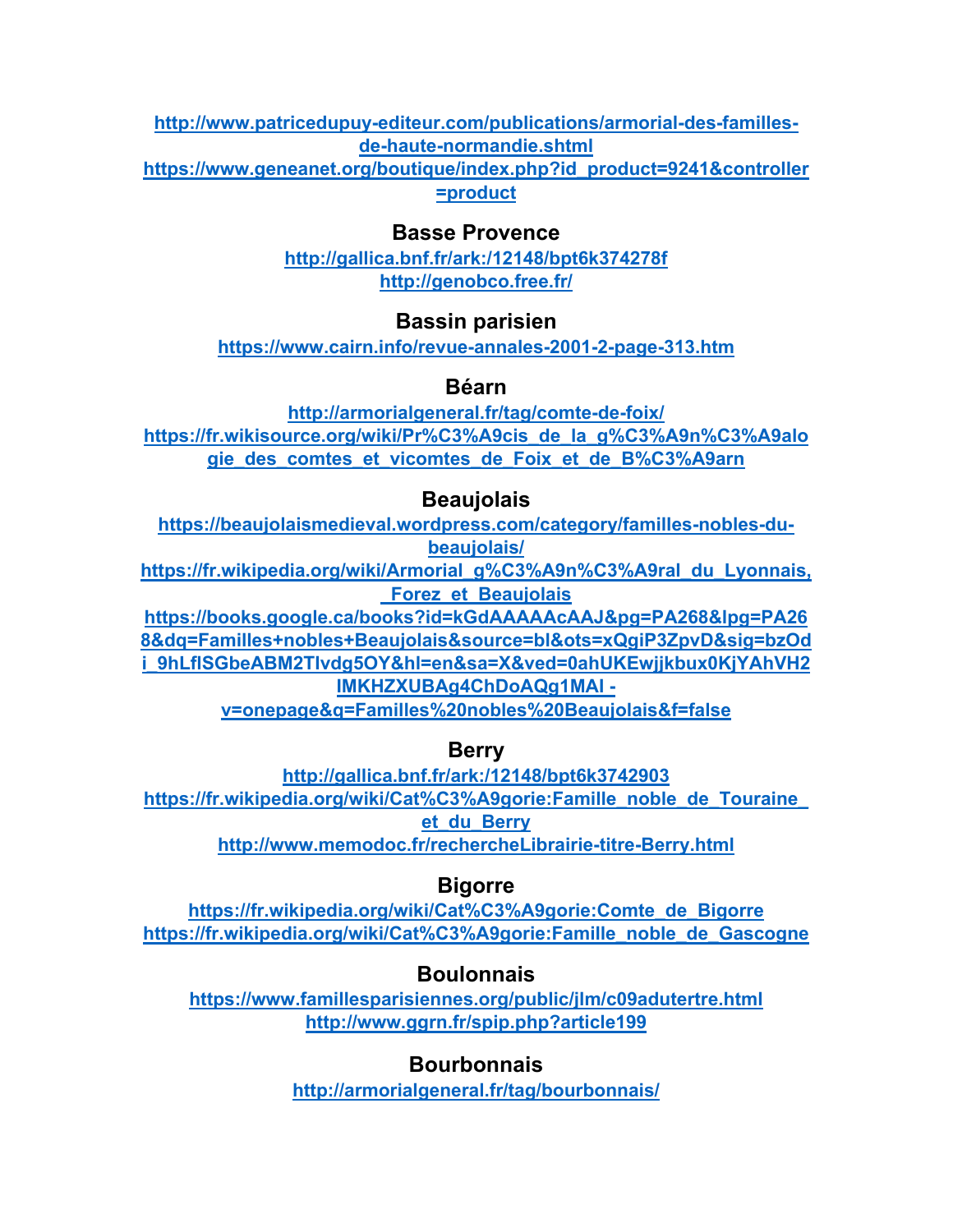**https://fr.wikipedia.org/wiki/Liste\_des\_familles\_nobles\_d%27Auvergne https://books.google.ca/books?id=xbKEymqqTDcC&pg=PR7&lpg=PR7&dq =familles+nobles++bOURBONNAIS&source=bl&ots=6Cyk5544Rk&sig=YAa dkp3VdSFCu\_W\_XVSYAKgQdx4&hl=en&sa=X&ved=0ahUKEwi8ieujv6jYAh VL7oMKHWHcBlUQ6AEIRzAE -**

**v=onepage&q=familles%20nobles%20%20bOURBONNAIS&f=false**

### **Bourgogne**

**https://fr.wikipedia.org/wiki/Armorial\_des\_familles\_de\_Bourgogne https://fr.wikipedia.org/wiki/Cat%C3%A9gorie:Famille\_noble\_de\_Bourgogn e http://gilles.maillet.free.fr/histoire/famille\_bourgogne/menu\_bourgogne.htm**

#### **Bresse**

**http://gallica.bnf.fr/ark:/12148/bpt6k54159264.r=armorial+bresse+bugey.lan gFR**

**https://books.google.ca/books?id=JBpUAAAAcAAJ&pg=PA15&lpg=PA15& dq=Bresseles+familles&source=bl&ots=iXjogNow3c&sig=R5oSeveAKNkRw mgeU4PXLOTnc\_c&hl=en&sa=X&ved=0ahUKEwi86bPto6LYAhVIzoMKHUT cC-sQ6AEIQDAE - v=onepage&q=Bresseles%20familles&f=false**

### **Bretagne**

**https://geneadour.jimdo.com/patronymes-bretons/ https://geneadour.jimdo.com/patronymes-bretons/ https://fr.wikipedia.org/wiki/Armorial\_des\_familles\_de\_Bretagne http://www.infobretagne.com/seigneurs-bretagne.htm https://fr.geneawiki.com/index.php/Les\_noms\_de\_familles\_Bretons**

### **Bugey**

**http://gallica.bnf.fr/ark:/12148/bpt6k54159264.r=armorial+bresse+bugey.lan gFR**

**https://books.google.ca/books?id=bhxUAAAAcAAJ&pg=PA148&lpg=PA148 &dq=Bresseles+familles&source=bl&ots=wZA6HkS1dd&sig=JpqsEPFmTMI jwsTGnzWCJBDFud4&hl=en&sa=X&ved=0ahUKEwi86bPto6LYAhVIzoMKH UTcC-sQ6AEILzAB - v=onepage&q=Bresseles%20familles&f=false**

### **Calaisis**

**http://fr.noblesse.wikia.com/wiki/Armorial\_des\_familles\_nobles\_et\_notable s\_de\_Picardie**

**http://www.persee.fr/doc/ahess\_0395-2649\_1951\_num\_6\_3\_1970**

# **Champagne**

**https://fr.wikipedia.org/wiki/Armorial\_des\_familles\_de\_Champagne**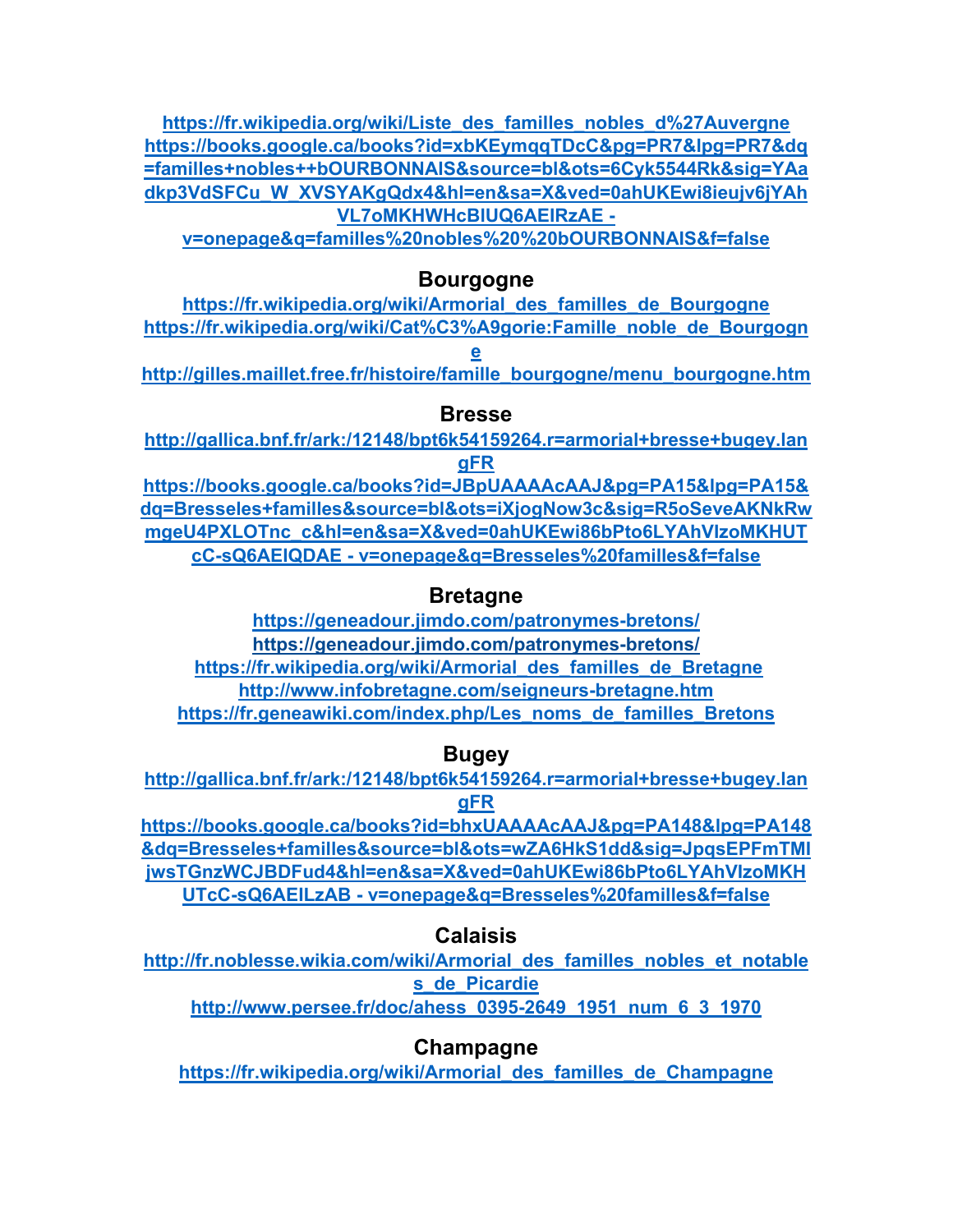**https://fr.wikipedia.org/wiki/Cat%C3%A9gorie:Famille\_noble\_de\_Champag ne https://www.google.ca/search?q=familles+nobles+Champagne&tbm=isch&t**

**bo=u&source=univ&sa=X&ved=0ahUKEwiVkKjl1KjYAhWJSd8KHQ4BC\_MQ sAQIXw&biw=743&bih=564**

# **Charente-Poitou**

**https://fr.wikipedia.org/wiki/Armorial\_des\_familles\_du\_Poitou http://gallica.bnf.fr/ark:/12148/bpt6k651538.r=.langFR http://www.histoirepassion.eu/?Armorial-charentais-450-familles http://www.geneanet.org/forum/?topic=448810.0 http://nomsdupoitoudelapissarderie.blogspot.ca/p/b\_15.html http://www.guide-genealogie.com/communes-de-france/poitoucharentes.html https://genealogielibre.jimdo.com/poitou-charentes/ http://www.cgcp.asso.fr/leblog/2011/10/les-grandes-familles-du-paysruffecois/**

# **Charentes**

**https://fr.wikipedia.org/wiki/Cat%C3%A9gorie:Famille\_noble\_de\_la\_Charen te**

**http://www.histoirepassion.eu/?Armorial-charentais-450-familles http://www.histoirepassion.eu/?-Grandes-familleshttp://theses.enc.sorbonne.fr/2010/artaud http://www.geneanet.org/forum/?topic=448810.0**

# **Comtat Venaissin**

**http://jean.gallian.free.fr/comm2/noblesse.html http://jean.gallian.free.fr/comm2/nobles.htm http://armorialgeneral.fr/tag/comtat-venaissin/ http://jean.gallian.free.fr/carb2/th13.html**

# **Comté de Foix**

**http://armorialgeneral.fr/tag/comte-de-foix/ https://fr.wikisource.org/wiki/Pr%C3%A9cis\_de\_la\_g%C3%A9n%C3%A9alo gie\_des\_comtes\_et\_vicomtes\_de\_Foix\_et\_de\_B%C3%A9arn**

# **Corse**

**http://cronicadiacorsica.pagesperso-orange.fr/Armoiries.html https://fr.wikipedia.org/wiki/Liste\_de\_la\_noblesse\_corse https://fr.wikipedia.org/wiki/Cat%C3%A9gorie:Noblesse\_corse http://fracademic.com/dic.nsf/frwiki/2060995**

# **Côte-d'Azur**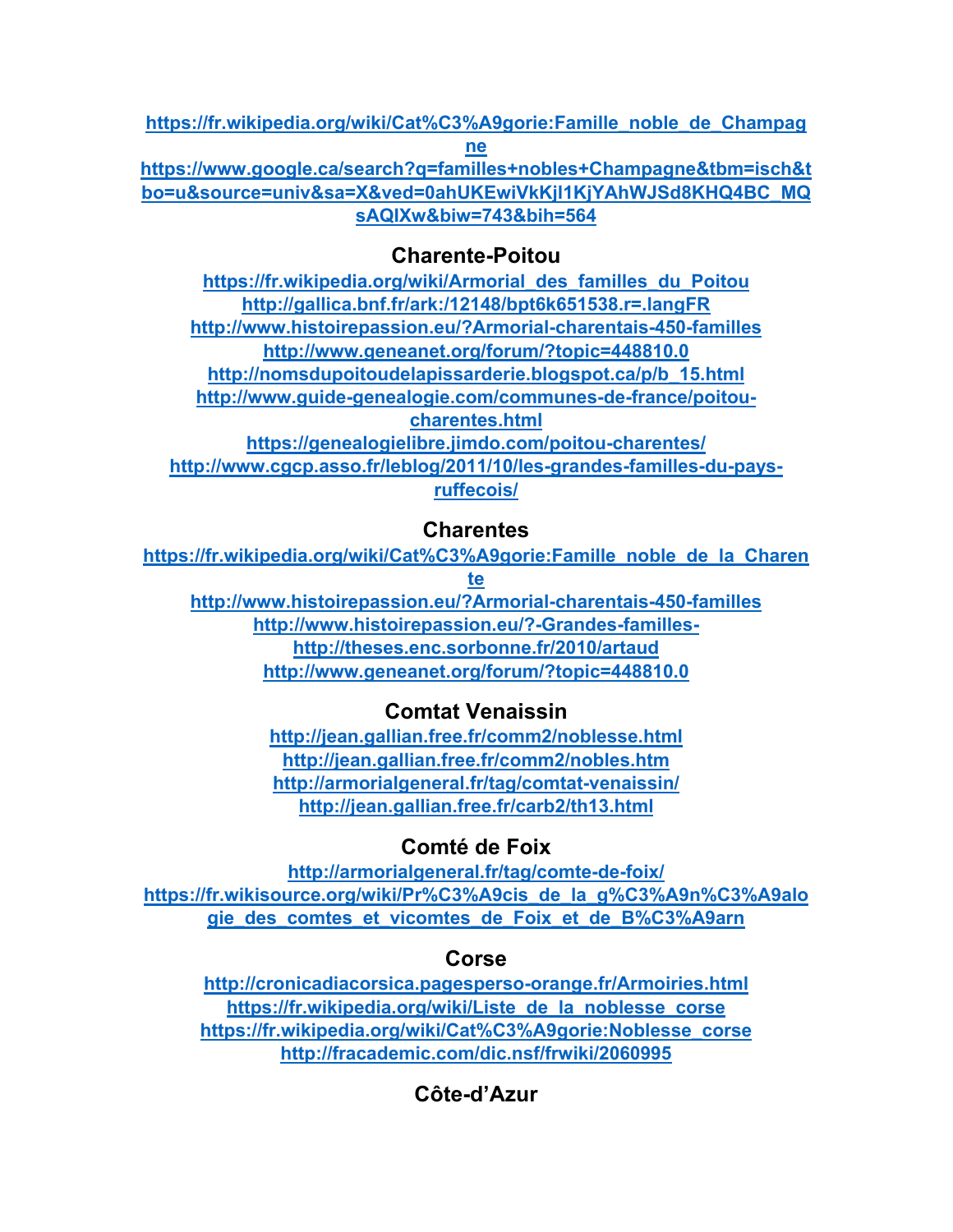**https://fr.wikipedia.org/wiki/Cat%C3%A9gorie:Famille\_noble\_de\_Provence**

# **Dauphiné**

**https://fr.wikipedia.org/wiki/Cat%C3%A9gorie:Famille\_noble\_du\_Dauphin% C3%A9**

**https://fr.wikipedia.org/wiki/Armorial\_des\_familles\_du\_Dauphin%C3%A9 http://gallica.bnf.fr/ark:/12148/bpt6k9634028d/f13.image**

**http://catalogue.bm-**

**grenoble.fr/in/faces/details.xhtml?id=p%3A%3Ausmarcdef\_0000095798& http://www.genealogie-guiers.com/accueil/patygg.htm**

**http://www.grand-armorial.net/Armorial/dicto\_patronyme.php?page=228 http://www.grand-armorial.net/Armorial/dicto\_patronyme.php?page=174**

**http://amis-histoire-vallon.org/wp-content/uploads/Patronymes-et-**

**prenoms1.pdf**

# **Dombes**

**http://gallica.bnf.fr/ark:/12148/bpt6k54159264.r=armorial+bresse+bugey.lan gFR**

**http://www.journaldesfemmes.com/nom-de-famille/noms/27/1/ain.shtml**

# **Familles nobles protestantes de France**

**https://fr.wikipedia.org/wiki/Armorial\_des\_familles\_nobles\_protestantes\_de \_France**

**https://fr.wikipedia.org/wiki/Armorial\_des\_familles\_nobles\_protestantes\_de \_France**

**http://fracademic.com/dic.nsf/frwiki/132745**

**http://dictionnaire.sensagent.leparisien.fr/Armorial des familles nobles protestantes de France/fr-fr/**

**http://books.openedition.org/pur/18106?lang=en**

**http://histoiressingulieres.over-blog.com/article-la-vendee-protestante-61934746.html**

**Flandre française** 

**https://fr.wikipedia.org/wiki/Cat%C3%A9gorie:Famille\_noble\_de\_Flandre\_et \_d%27Artois http://gallica.bnf.fr/ark:/12148/bpt6k58296092**

**Forez** 

**https://fr.wikipedia.org/wiki/Armorial\_g%C3%A9n%C3%A9ral\_du\_Lyonnais, \_Forez\_et\_Beaujolais**

**https://books.google.ca/books?id=tl46u3dGQqEC&pg=PA921&lpg=PA921& dq=Familles+nobles+Beaujolais&source=bl&ots=6IPtWtE55E&sig=Na-YOJJx-P\_wxCltNwJFjbykP-**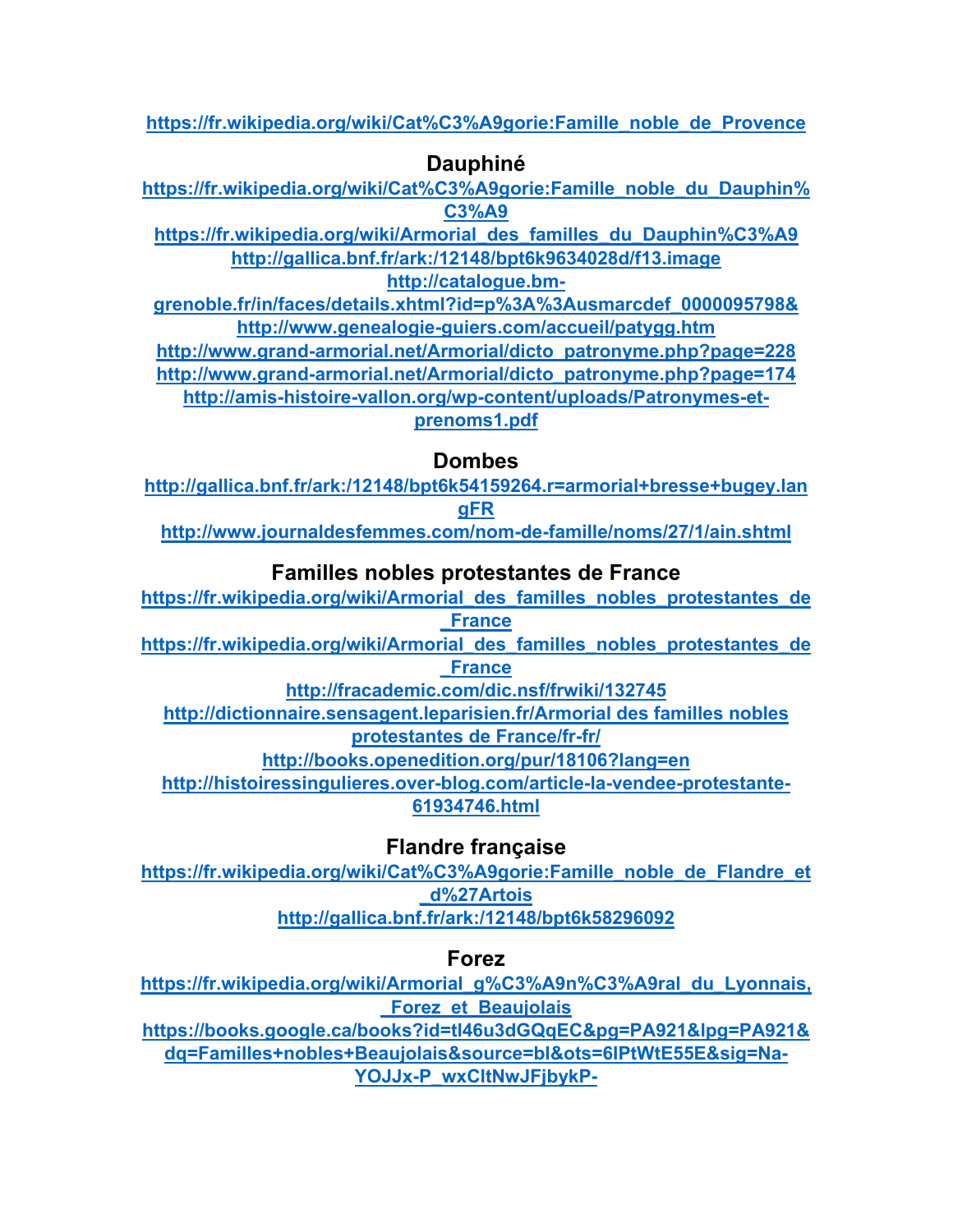#### **I&hl=en&sa=X&ved=0ahUKEwjFyYyUz6jYAhXLQt8KHXbhAUgQ6AEIPDAD v=onepage&q=Familles%20nobles%20Beaujolais&f=false**

# **Franche-Comté**

**https://books.google.ca/books/about/Dictionnaire\_des\_noms\_de\_famille\_d e\_Fran.html?id=LAuGXwAACAAJ&redir\_esc=y https://www.abebooks.fr/signe/Dictionnaire-noms-famille-Franche-Comt%C3%A9-Patronymes-dorigine/11228763559/bd https://fr.wikipedia.org/wiki/Cat%C3%A9gorie:Famille\_noble\_de\_Franche-Comt%C3%A9 http://gillesdubois.blogspot.ca/2007/02/nobiliaire-de-franche-comtintroduction.html**

### **Gascogne**

**https://fr.wikipedia.org/wiki/Cat%C3%A9gorie:Famille\_noble\_de\_Gascogne https://fr.wikipedia.org/wiki/Cat%C3%A9gorie:Noblesse\_de\_Gascogne https://fr.wikipedia.org/wiki/Cat%C3%A9gorie:Famille\_noble\_des\_Landes http://gallica.bnf.fr/ark:/12148/bpt6k5544152m https://everybodywiki.com/Familles\_nobles\_en\_Gascogne**

# **Gévaudan**

**https://fr.wikipedia.org/wiki/Armorial\_des\_familles\_du\_G%C3%A9vaudan**

# **Guyenne**

**https://fr.wikipedia.org/wiki/Cat%C3%A9gorie:Famille\_noble\_de\_Guyenne https://www.google.ca/search?q=famille+noble+de+la+Guyenne+(France)&t bm=isch&tbo=u&source=univ&sa=X&ved=0ahUKEwi0xLmu4KjYAhWEwYM KHSNQCdsQsAQIUg&biw=756&bih=564 https://books.google.ca/books?id=wGLKtwb-KA4C&pg=PA329&lpg=PA329&dq=Guyenne+familles&source=bl&ots=qj2b BtkHtj&sig=wLtYC72xfiiE97TAQvokkv7xl60&hl=en&sa=X&ved=0ahUKEwjb haLut5vYAhUM4oMKHUsqACc4ChDoAQgwMAI v=onepage&q=Guyenne%20familles&f=false**

# **Hainaut**

**https://fr.wikipedia.org/wiki/Familles\_contemporaines\_de\_la\_noblesse\_bel**

**ge**

**https://fr.wikipedia.org/wiki/Comt%C3%A9\_de\_Hainaut https://www.google.ca/search?q=famille+noble+du+Hainaut+(France)&tbm =isch&tbo=u&source=univ&sa=X&ved=0ahUKEwiGi4vw4KjYAhVEw4MKHV O8CUwQsAQIRA&biw=756&bih=564**

**http://histoire-patrimoine-hm.skyrock.com/1388676621-Genealogie-du-Nord-Hainaut-patronymes.html**

**http://www.scgd.net/htm/166.htm**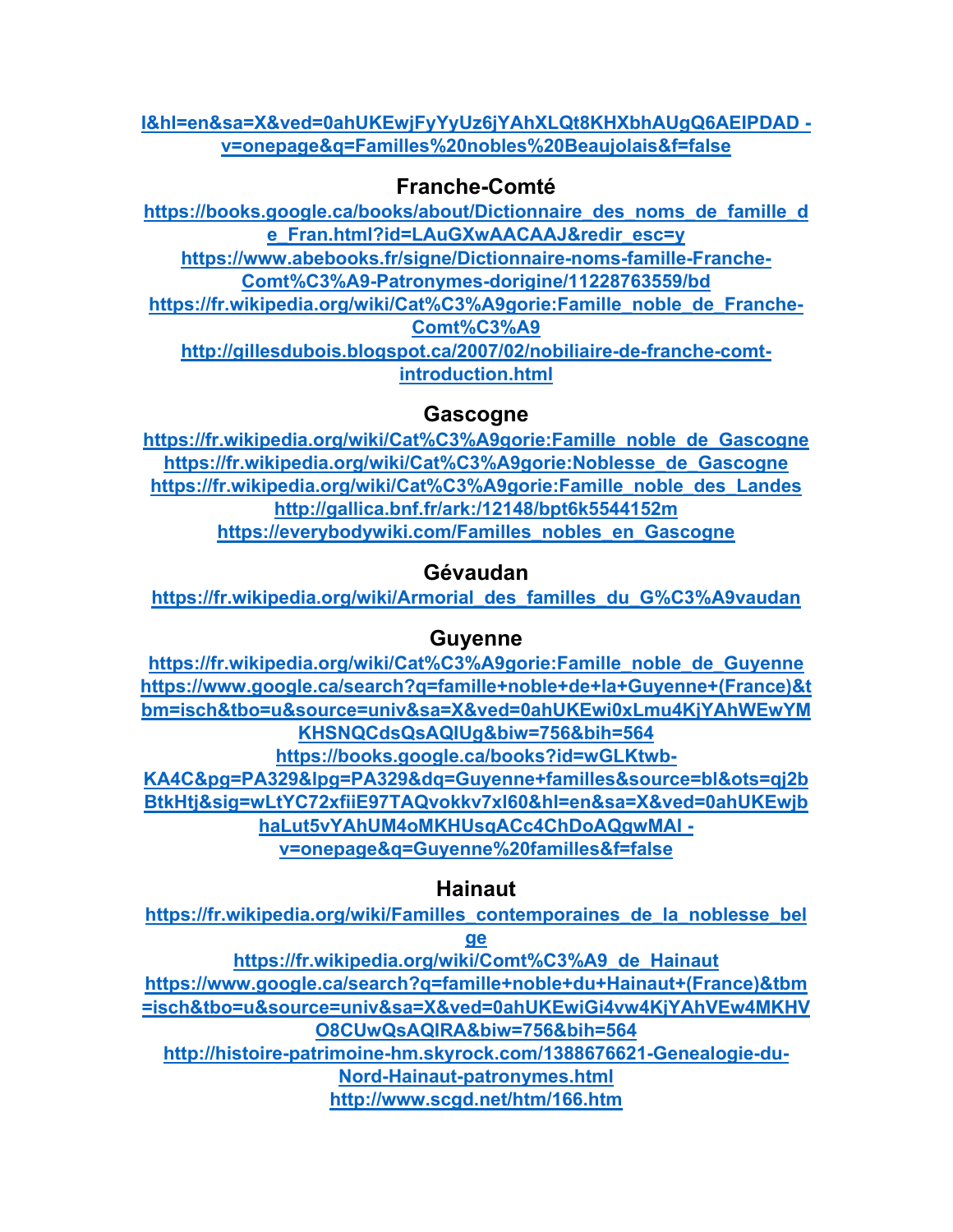#### **https://fr.wikipedia.org/wiki/Hainaut**

### **Haute Marche**

**https://fr.wikipedia.org/wiki/Haute\_Marche https://books.google.ca/books?id=KacOD41xiP4C&pg=PA76&lpg=PA76&d q=Haute+Marche+patronymes&source=bl&ots=E-D7hnAfMI&sig=YCxiaUClMbANGu2jOjACLJPUGco&hl=en&sa=X&ved=0ahU KEwjrssOh8aLYAhUpzoMKHaBHAz0Q6AEIcDAJ v=onepage&q=Haute%20Marche%20patronymes&f=false**

# **Haute Normandie**

**https://fr.wikipedia.org/wiki/Armorial\_des\_familles\_de\_Normandie http://www.patricedupuy-editeur.com/publications/armorial-des-famillesde-haute-normandie.shtml http://gallica.bnf.fr/ark:/12148/bpt6k833632.image.f6.langFR http://www.memodoc.com/catregion\_normandie.htm http://herve.laine-bucaille.pagesperso-orange.fr/noblesse/noblesse normande**

# **Île-de-France**

**https://www.sgq.qc.ca/images/\_SGQ/BD\_web\_libre/Actes\_notaries\_des\_pi onniers\_de\_Paris.pdf http://www.journaldesfemmes.com/nom-de-famille/noms/101/1/paris.shtml http://www.journaldesfemms.com/nom-de-famille/noms/103/1/seine-etmarne.shtml http://www.journaldesfemmes.com/nom-defamille/noms/104/1/yvelines.shtml http://www.journaldesfemmes.com/nom-defamille/noms/117/1/essonne.shtml http://www.journaldesfemmes.com/nom-de-famille/noms/118/1/hauts-deseine.shtml http://www.journaldesfemmes.com/nom-de-famille/noms/119/1/seine-stdenis.shtml http://www.journaldesfemmes.com/nom-de-famille/noms/120/1/val-demarne.shtml http://www.journaldesfemmes.com/nom-de-famille/noms/121/1/vald\_oise.shtml https://fr.wikipedia.org/wiki/Armorial\_des\_familles\_d%27%C3%8Ele\_de\_Fra nce https://fr.wikipedia.org/wiki/Cat%C3%A9gorie:Famille\_noble\_d%27Ile-de-France**

**Languedoc**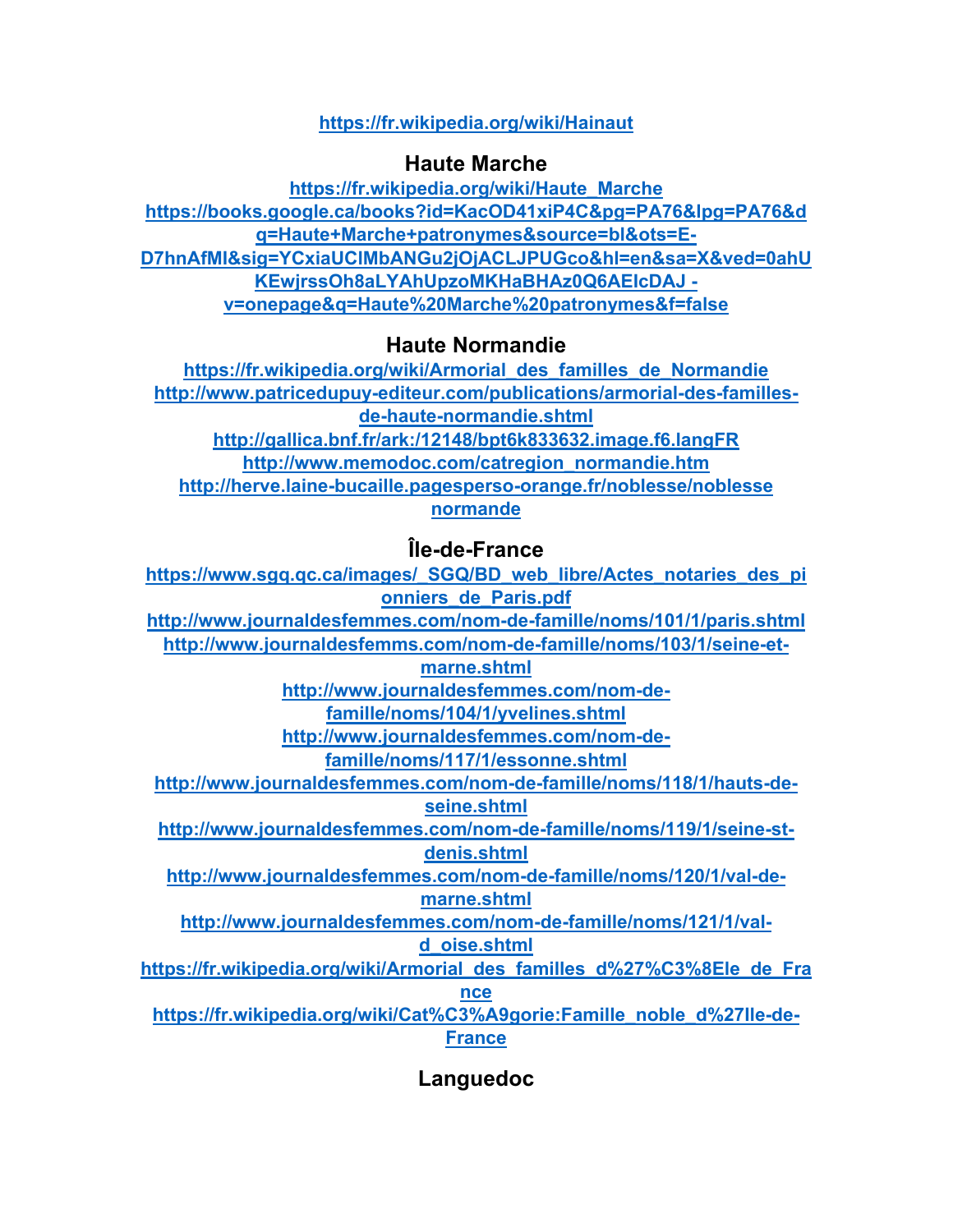**https://fr.wikipedia.org/wiki/Cat%C3%A9gorie:Famille\_noble\_du\_Languedo c-Roussillon**

**https://fr.wikipedia.org/wiki/Armorial\_des\_familles\_du\_Languedoc http://gallica.bnf.fr/ark:/12148/bpt6k206420z**

**http://www.euraldic.com/telech/textes/lr1860\_introhistorique.pdf**

**http://pierresvives.herault.fr/ressource/onomastique-dud%C3%A9partement-de-lh%C3%A9rault**

**http://cerclegenealogiquedelanguedoc.pagesperso-orange.fr/ http://www.geopatronyme.com/localreg/14**

# **Limousin**

**https://fr.wikipedia.org/wiki/Cat%C3%A9gorie:Famille\_noble\_du\_Limousin http://palisep.fr/bibliotheque/jalouneix/partie2.pdf https://www.google.ca/search?q=Limousin+familles+nobles&tbm=isch&tbo =u&source=univ&sa=X&ved=0ahUKEwj7 fLl6qjYAhUK0oMKHbvrCawQsAQITg&biw=670&bih=564**

# **Lorraine**

**https://fr.wikipedia.org/wiki/Liste\_des\_familles\_nobles\_de\_Lorraine https://fr.wikipedia.org/wiki/Cat%C3%A9gorie:Famille\_noble\_de\_Lorraine https://fr.wikipedia.org/wiki/Armorial\_des\_familles\_de\_Lorraine http://gallica.bnf.fr/ark:/12148/bpt6k551443/f3.image http://fracademic.com/dic.nsf/frwiki/2021285 https://books.google.ca/books?id=\_CFBoZdvXSMC&pg=PA202&lpg=PA202 &dq=familles+nobles++Barrois&source=bl&ots=R4hRR-cuJx&sig=Ap-C4A8kPrpFps6LN1vpLxQnitk&hl=en&sa=X&ved=0ahUKEwiWr6HuvKjYAhV h1oMKHWCACsMQ6AEITzAE v=onepage&q=familles%20nobles%20%20Barrois&f=false**

# **Lyonnais**

**http://bibnum.enc.sorbonne.fr/omeka/files/original/bb1fda428ed918bd77ba4 2f7e6607479.pdf**

**https://fr.wikipedia.org/wiki/Armorial\_g%C3%A9n%C3%A9ral\_du\_Lyonnais, \_Forez\_et\_Beaujolais**

**http://gallica.bnf.fr/ark:/12148/bpt6k54159264.r=armorial+bresse+bugey.lan gFR**

**https://fr.wikipedia.org/wiki/Cat%C3%A9gorie:Famille\_noble\_du\_Lyonnais http://bibnum.enc.sorbonne.fr/omeka/files/original/41115cdbeb4feb591e324 07085ff9500.pdf**

# **Maine**

**https://fr.wikipedia.org/wiki/Armorial\_des\_familles\_du\_Maine https://fr.wikipedia.org/wiki/Cat%C3%A9gorie:Famille\_noble\_d%27Anjou\_e t\_du\_Maine**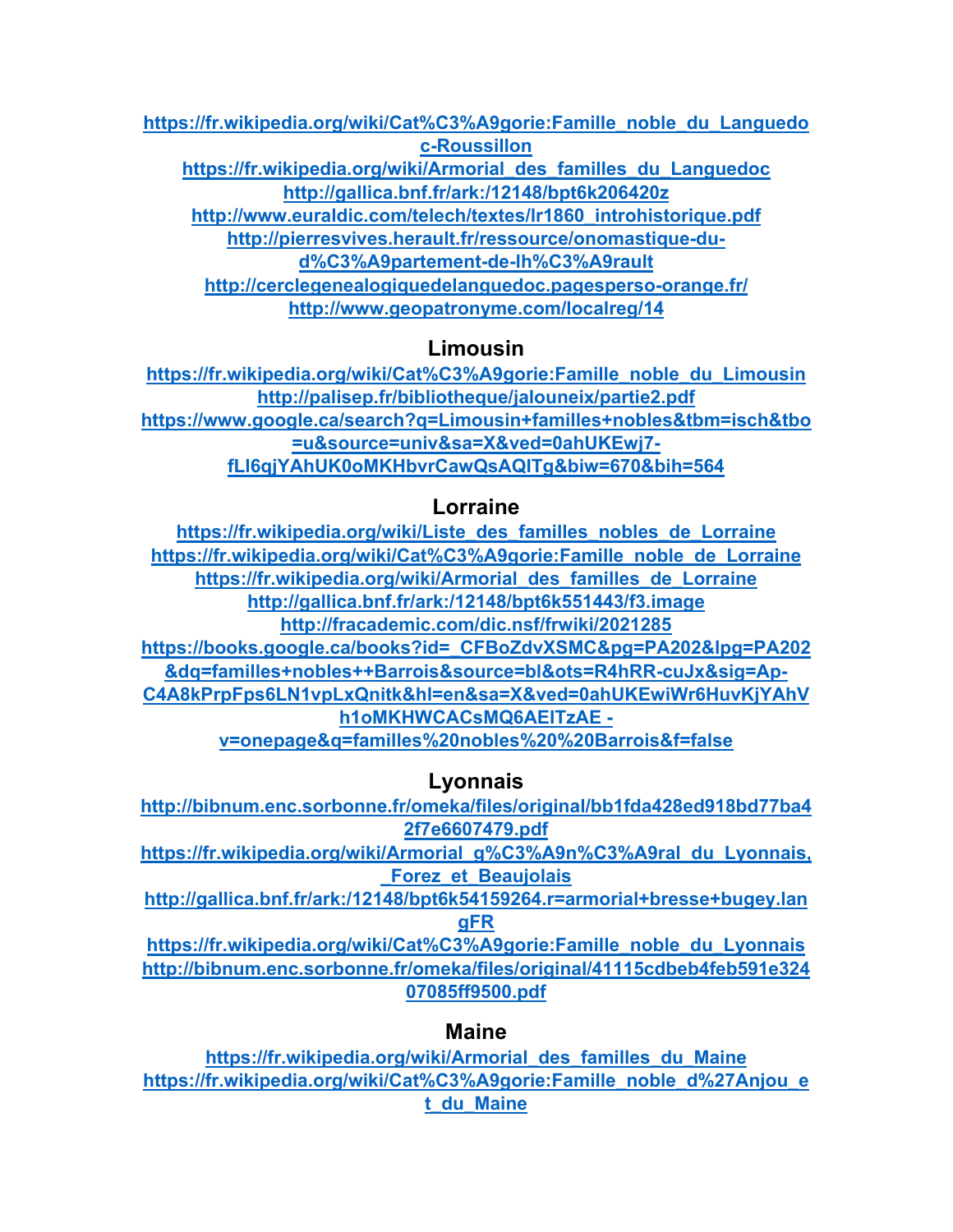#### **http://fracademic.com/dic.nsf/frwiki/132736**

#### **Marche**

**https://www.google.ca/search?q=familles+nobles+de+la+Marche&tbm=isch &tbo=u&source=univ&sa=X&ved=0ahUKEwiR\_O2Z76jYAhWkx4MKHTskAH YQsAQIVg&biw=749&bih=564**

**https://fr.wikipedia.org/wiki/Liste\_des\_familles\_nobles\_du\_Rouergue https://www.geneanet.org/fonds/bibliotheque/?collection\_id=bibliotheque\_ premium\_2456&go=1&nom=de%20la%20MARCHE&nom\_collection=Armoir ies%20et%20familles%20nobles%20de%20la%20Bresse%20louhannaise%2 0%3A%20armoiries%20ouvri%26egrave%3Bres%2C%20armoiries%20partic uli%26egrave%3Bres%20et%20de%20familles&size=50**

### **Midi-Pyrénées**

**https://fr.wikipedia.org/wiki/Cat%C3%A9gorie:Famille\_noble\_du\_Midi\_Toul ousain https://fr.wikipedia.org/wiki/Liste\_des\_familles\_nobles\_du\_Rouergue**

**https://fr.wikipedia.org/wiki/Armorial\_des\_familles\_du\_Rouergue https://www.google.ca/search?biw=749&bih=564&tbm=isch&sa=1&ei=ZOB CWt2GCMPajwSPoYWwDQ&q=familles+nobles+du+Midi-Pyr%C3%A9n%C3%A9es&oq=familles+nobles+du+Midi-Pyr%C3%A9n%C3%A9es&gs\_l=psy-**

**ab.3...87003.97127.0.97887.16.16.0.0.0.0.307.2065.0j15j0j1.16.0....0...1c.1.64.p sy-ab..0.1.306...0i24k1.0.HZCvu0NyNck**

#### **Nivernais**

**https://fr.wikipedia.org/wiki/Armorial\_du\_Nivernais https://www.google.ca/search?q=familles+nobles+de+Nivernais&tbm=isch &tbo=u&source=univ&sa=X&ved=0ahUKEwjnides8ajYAhWL24MKHaJXCD0 QsAQIMg&biw=749&bih=564 http://gallica.bnf.fr/ark:/12148/bpt6k54061695**

**Nord-Pas-de-Calais** 

**http://www.persee.fr/doc/ahess\_0395-2649\_1951\_num\_6\_3\_1970 https://fr.wikipedia.org/wiki/Cat%C3%A9gorie:Famille\_noble\_de\_Flandre\_et \_d%27Artois https://fr.wikipedia.org/wiki/Armorial\_des\_familles\_de\_Picardie http://fr.noblesse.wikia.com/wiki/Armorial\_des\_familles\_nobles\_et\_notable s\_de\_Picardie http://www.persee.fr/doc/ahess\_0395-2649\_1951\_num\_6\_3\_1970 https://www.google.ca/search?q=familles+nobles+de+Nord-Pas-de-Calais&tbm=isch&tbo=u&source=univ&sa=X&ved=0ahUKEwj42YOM8qjYA hVkxYMKHdpWC4UQsAQITw&biw=749&bih=564**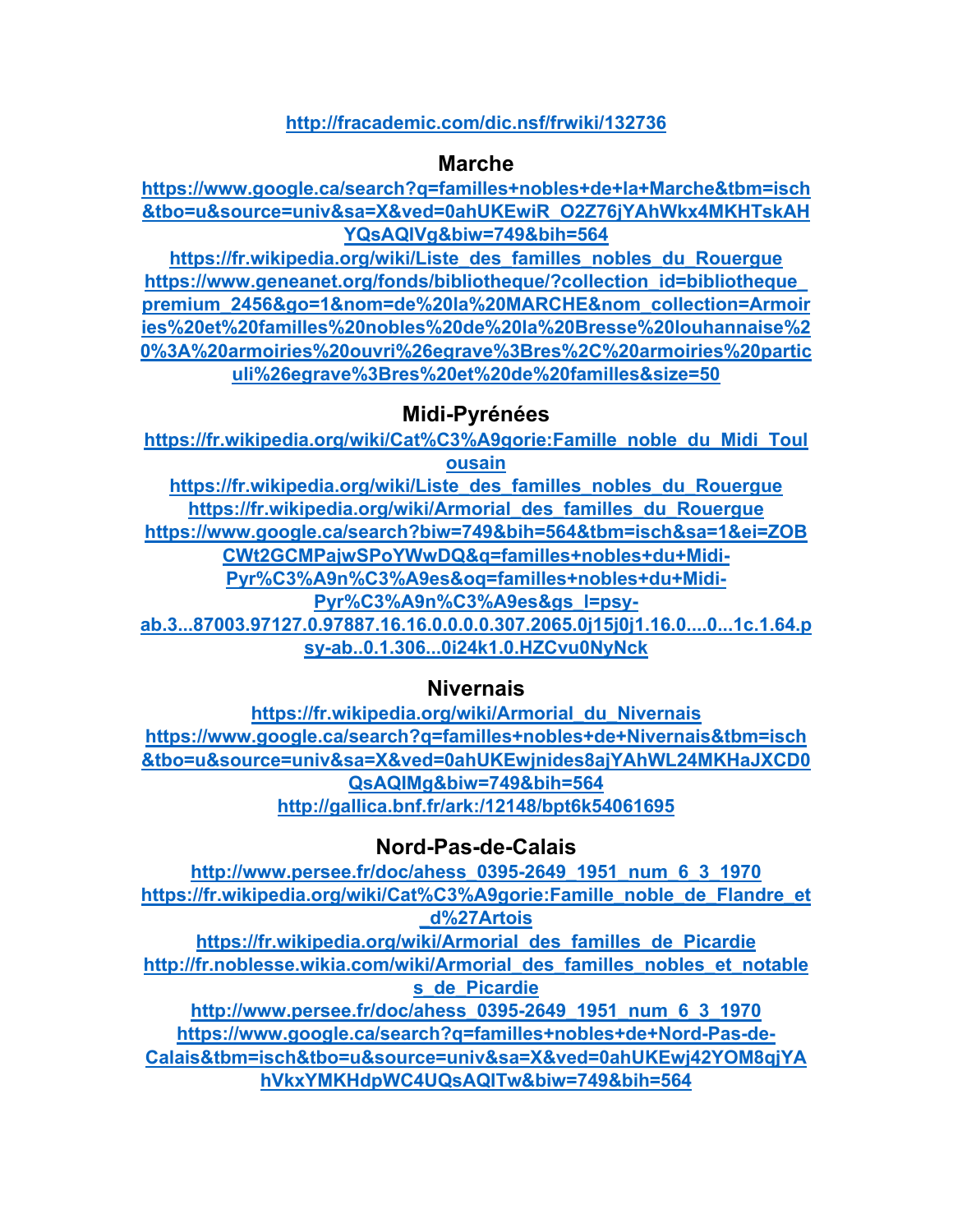### **Normandie**

| https://fr.wikipedia.org/wiki/Cat%C3%A9gorie:Famille noble normande     |
|-------------------------------------------------------------------------|
| https://fr.wikipedia.org/wiki/Cat%C3%A9gorie:Noblesse de Normandie      |
| https://fr.wikipedia.org/wiki/Armorial des familles de Normandie        |
| http://gallica.bnf.fr/ark:/12148/bpt6k833632.image.f6.langFR            |
| http://www.histogeneal.com/product.php?id product=105                   |
| http://www.memodoc.com/catregion_normandie.htm                          |
| https://www.geneanet.org/boutique/index.php?id product=9241&controller  |
| $=$ product                                                             |
| http://noblessenormande.free.fr/index.php?gallery/blasons               |
| http://bibliothequedebayeux.forumperso.com/t73-le-registre-des-famille- |
| nobles-de-normandie                                                     |
| http://www.patricedupuy-editeur.com/publications/armorial-des-familles- |
| de-haute-                                                               |
| normandie.shtmlhttps://books.google.ca/books?id=j6RAAAAAAcAAJ&pg=R      |
| A1-PA195&lpg=RA1-                                                       |
| PA195&dq=familles+nobles+de+normandie&source=bl&ots=dDnrfbwaaL&s        |
| ig=hEdPr iamIIR8eqVsQkRb5q44Tc&hl=en&sa=X&ved=0ahUKEwicluKw86j          |
| YAhUs4oMKHQ-KAeQ4ChDoAQhNMAU -                                          |
|                                                                         |

**v=onepage&q=familles%20nobles%20de%20normandie&f=false http://genealogie.demeautis.free.fr/page.php?page=100**

# **Nouvelle Aquitaine**

**https://en.wikipedia.org/wiki/Pyr%C3%A9n%C3%A9es-Atlantiques**

# **Orange**

**https://fr.wikipedia.org/wiki/Principaut%C3%A9\_d%27Orange http://jean.gallian.free.fr/comm2/nobles.htm**

# **Orléanais**

**https://fr.wikipedia.org/wiki/Cat%C3%A9gorie:Famille\_noble\_d%27Orl%C3 %A9anais http://www.archives-loiret.fr/armorial-de-l-orleanais-adl--56685.htm http://www.editions-**

**heligoland.fr/Editions\_dHeligoland/LA\_BOUTIQUE/Entrees/2012/6/18\_Armo rial\_des\_Familles\_de\_lOrleanais.html http://nitescence.free.fr/Catalogue.pdf**

# **Pays de Gex**

**http://gallica.bnf.fr/ark:/12148/bpt6k54159264.r=armorial+bresse+bugey.lan gFR**

# **Pays de la Loire**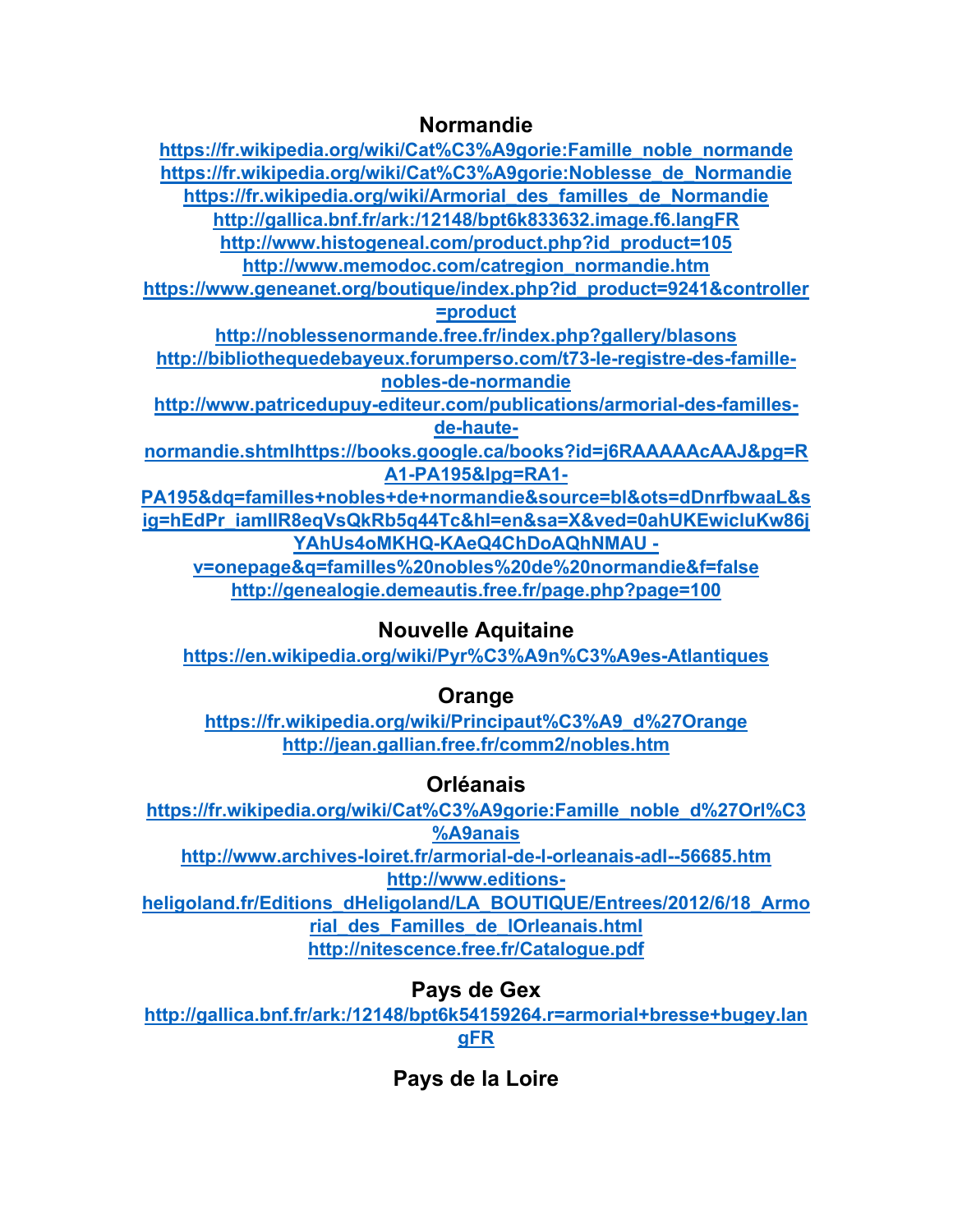**https://fr.wikipedia.org/wiki/Cat%C3%A9gorie:Famille\_noble\_d%27Anjou\_e t\_du\_Maine**

**https://fr.wikipedia.org/wiki/Liste\_des\_familles\_nobles\_d%27Auvergne https://fr.wikipedia.org/wiki/Familles\_de\_la\_noblesse\_bretonne\_subsistant**

**es**

**https://fr.wikipedia.org/wiki/Armorial\_des\_familles\_d%27Anjou http://www.memodoc.com/noblesse\_nantaise\_index.html http://anb.asso.free.fr/02\_Noblesse\_01.htm**

# **Perche**

**http://www.perche-quebec.com/files/perche/lieux/perche.htm http://www.lechorepublicain.fr/val-au-perche/loisirs/vie-pratiqueconsommation/2015/08/23/un-dictionnaire-des-familles-duperche\_11557514.html**

# **Périgord (Dordogne)**

**https://fr.wikipedia.org/wiki/Cat%C3%A9gorie:Famille\_noble\_de\_la\_Dordog**

**ne**

**https://fr.wikipedia.org/wiki/Liste\_des\_comtes\_de\_P%C3%A9rigord http://www.memodoc.com/noblesse\_perigord\_index.html**

**http://ccfr.bnf.fr/portailccfr/jsp/public/index.jsp?record=eadcgm%3AEADC %3AD54080161&failure=%2Fjsp%2Fpublic%2Ffailure.jsp&action=public\_dir**

**ect\_view&success=%2Fjsp%2Fpublic%2Findex.jsp&is\_sitemap\_view=yes& profile=public**

**http://my.yoolib.com/ad24/collection/1734-armorial-de-la-noblesse-duperigord/**

**http://www.e-sorbonne.fr/sites/www.esorbonne.fr/files/theses/Royon\_Olivier\_2011.pdf http://www.memodoc.fr/articles-num-60.html**

# **Picardie**

**https://fr.wikipedia.org/wiki/Armorial\_des\_familles\_de\_Picardie https://fr.wikipedia.org/wiki/Cat%C3%A9gorie:Famille\_noble\_de\_Picardie http://fr.noblesse.wikia.com/wiki/Armorial\_des\_familles\_nobles\_et\_notable s\_de\_Picardie http://gallica.bnf.fr/ark:/12148/bpt6k58296092 http://www.persee.fr/doc/ahess\_0395-2649\_1951\_num\_6\_3\_1970 http://fracademic.com/dic.nsf/frwiki/132740 http://dictionnaire.sensagent.leparisien.fr/Armorial des familles nobles et notables de Picardie/fr-fr/ http://ccfr.bnf.fr/portailccfr/jsp/ccfr/sitemap/ead\_sitemap\_view.jsp?record= eadcgm%3AEADC%3AD31040359 http://gallica.bnf.fr/ark:/12148/bpt6k58296092**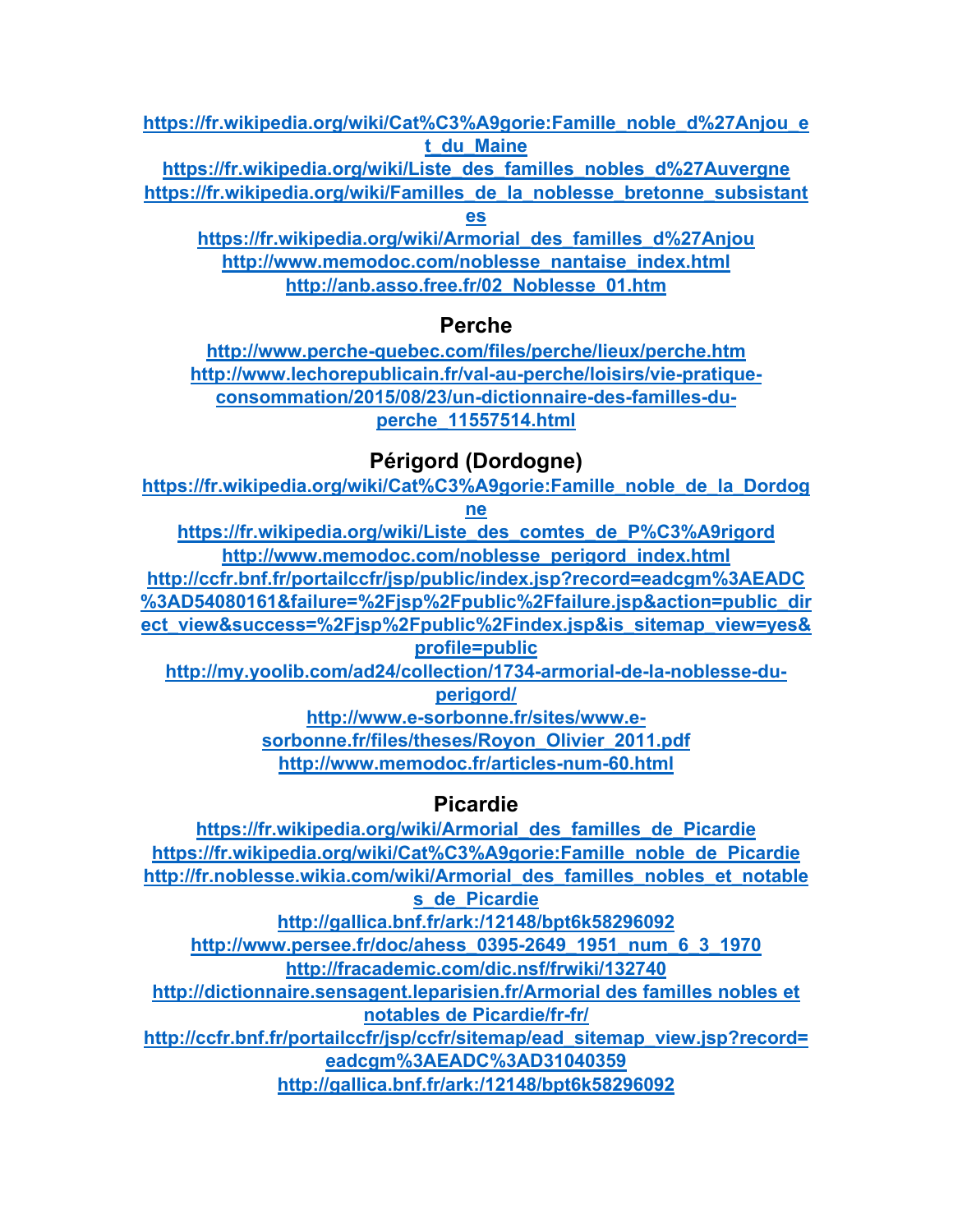**https://www.google.ca/search?q=familles+nobles+du+Picardie&tbm=isch&t bo=u&source=univ&sa=X&ved=0ahUKEwjrh7fn-KjYAhUr8IMKHdbjAS0QsAQIZQ&biw=801&bih=564 https://books.google.ca/books/about/Picardie.html?id=uSu2cQAACAAJ&re**

**dir\_esc=y**

# **Poitou**

**https://fr.wikipedia.org/wiki/Armorial\_des\_familles\_du\_Poitou http://gallica.bnf.fr/ark:/12148/bpt6k651538.r=.langFR http://gallica.bnf.fr/ark:/12148/bpt6k57394970/f4.item http://www.axl.cefan.ulaval.ca/amnord/Acadiens-origines-poitou.htm http://www.cgcp.asso.fr/leblog/2011/10/les-grandes-familles-du-paysruffecois/ http://nomsdupoitoudelapissarderie.blogspot.ca/p/b\_15.html**

**https://www.google.ca/search?q=familles+nobles+du+Poitou-Charente&tbm=isch&tbo=u&source=univ&sa=X&ved=0ahUKEwjbl\_eGqjYAhXkz4MKHc80B-YQsAQIYA&biw=801&bih=564 https://genealogielibre.jimdo.com/poitou-charentes/ http://theses.enc.sorbonne.fr/2010/artaud**

# **Provence**

**https://fr.wikipedia.org/wiki/Cat%C3%A9gorie:Famille\_noble\_de\_Provence http://genobco.free.fr/ http://jean.gallian.free.fr/comm2/nobles.htm https://fr.wikipedia.org/wiki/Cat%C3%A9gorie:Famille\_de\_Provence https://www.google.ca/search?q=familles+nobles+de+la+Provence&tbm=is ch&tbo=u&source=univ&sa=X&ved=0ahUKEwit3eS6- 6jYAhWm8oMKHXGpC5UQsAQINw&biw=801&bih=564 http://www.memodoc.com/article\_armorial\_haut\_alpin.htm**

**Quercy** 

**http://www.quercy.net/book/fichier-familles-de-la-noblesse-quercynoise-16e-18e-siecle/**

**http://www.quercy.net/lib\_cat/genealogie-et-histoire-des-familles-du-**

**quercy/**

**https://www.google.ca/search?q=familles+nobles+du+Quercy&tbm=isch&t bo=u&source=univ&sa=X&ved=0ahUKEwidu-**

**6v\_KjYAhXj5IMKHSvfBLMQsAQISg&biw=801&bih=564**

**https://books.google.ca/books/about/Documents\_g%C3%A9n%C3%A9alogi ques\_et\_historiques.html?id=Ee4IAQAAIAAJ&redir\_esc=y**

**https://fr.wikipedia.org/wiki/Liste\_des\_familles\_nobles\_du\_Rouergue**

**Rhônes-Alpes** 

**http://www.tchinggiz.org/heraldique/hozier1-rhone-alpes.html**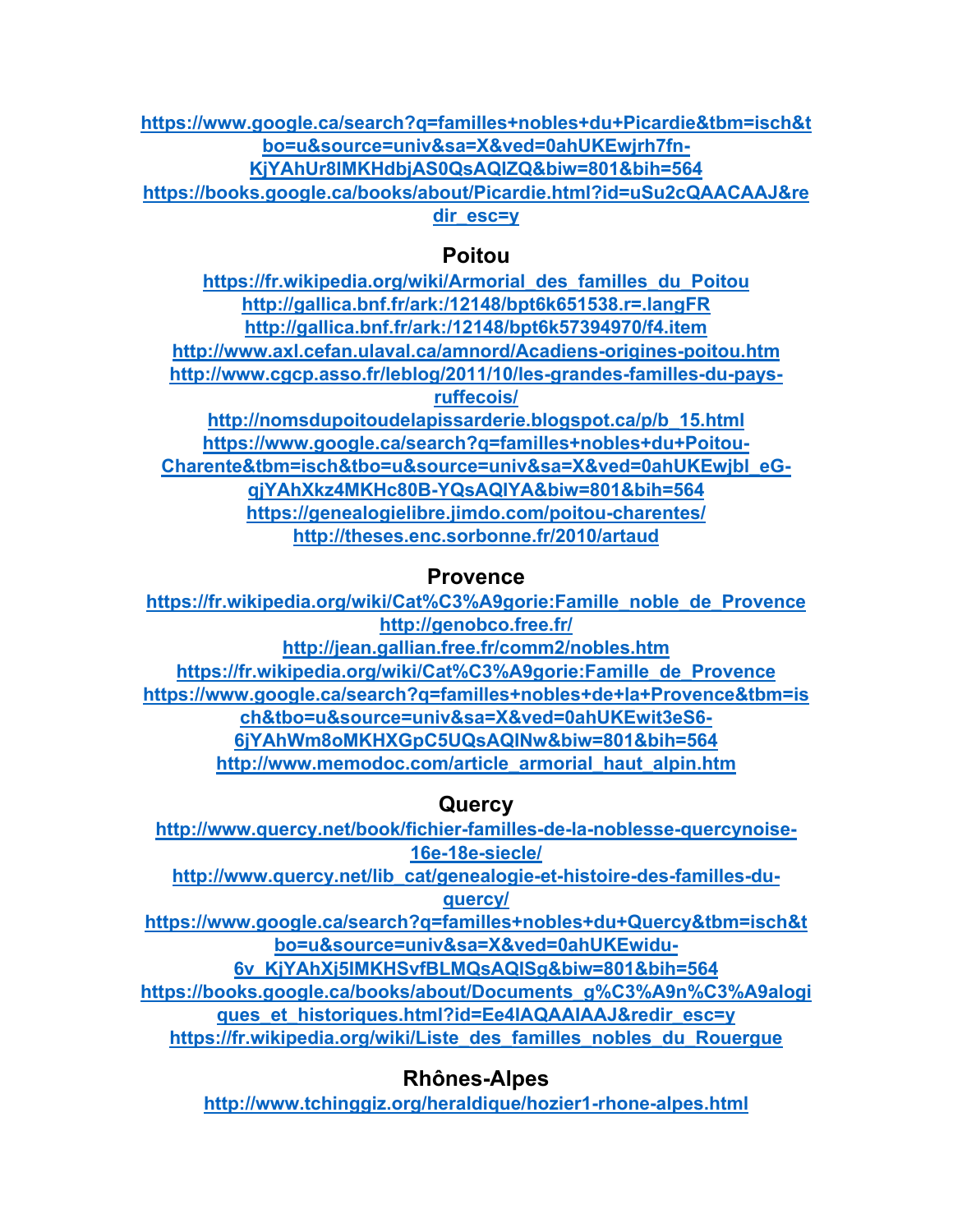**https://ingenealogie.wordpress.com/sources/provence https://fr.wikipedia.org/wiki/Portail:Auvergne-Rh%C3%B4ne-Alpes/Histoire**

# **Rouergue**

**https://fr.wikipedia.org/wiki/Liste\_des\_familles\_nobles\_du\_Rouergue**

# **Roussillon**

**https://fr.wikipedia.org/wiki/Cat%C3%A9gorie:Famille\_noble\_du\_Languedo c-Roussillon**

**https://fr.wikipedia.org/wiki/Armorial\_des\_familles\_du\_Languedoc http://gallica.bnf.fr/ark:/12148/bpt6k206420z**

**https://www.geneanet.org/archives/releves/publi/publication/gisolli/roussill on.pdf**

**https://www.google.ca/search?q=familles+nobles+du+Roussillon&tbm=isc h&tbo=u&source=univ&sa=X&ved=0ahUKEwj83sv2\_ajYAhWr5IMKHfZiBas QsAQIVA&biw=801&bih=564**

# **Saintonge**

**http://www.histoirepassion.eu/?Armorial-charentais-450-familles http://www.histoirepassion.eu/?-Grandes-familleshttp://www.histoirepassion.eu/?-Grandes-familles-**

**Savoie** (Duché de Savoie)

**https://fr.wikipedia.org/wiki/Cat%C3%A9gorie:Famille\_noble\_de\_Savoie https://fr.wikipedia.org/wiki/Armorial\_et\_nobiliaire\_de\_Savoie https://fr.wikipedia.org/wiki/Cat%C3%A9gorie:Noblesse\_de\_Savoie http://etat-de-savoie.com/wp-content/uploads/2014/07/Armoiries-desfamilles-anoblies-des-Savoie.pdf http://www.genealogie-guiers.com/accueil/patygg.htm https://fr.geneawiki.com/index.php/Les\_noms\_savoyards ..\Downloads\IR504-2E-ou-E-addition-version-2013.pdf**

# **Touraine**

**https://fr.wikipedia.org/wiki/Cat%C3%A9gorie:Famille\_noble\_de\_Touraine\_ et\_du\_Berry https://books.google.ca/books/about/Histoire\_g%C3%A9n%C3%A9alogiqu e\_de\_la\_noblesse\_d.html?id=IhljLeWQTqkC&redir\_esc=y https://books.google.ca/books/about/Archives\_des\_familles\_nobles\_de\_la\_ Toura.html?id=PnVqnQEACAAJ&redir\_esc=y**

**Velay** 

**https://fr.wikipedia.org/wiki/Liste\_des\_familles\_nobles\_d%27Auvergne https://fr.wikipedia.org/wiki/Armorial\_des\_familles\_du\_Velay http://gallica.bnf.fr/ark:/12148/bpt6k5409300s.r=genestet.langFR**